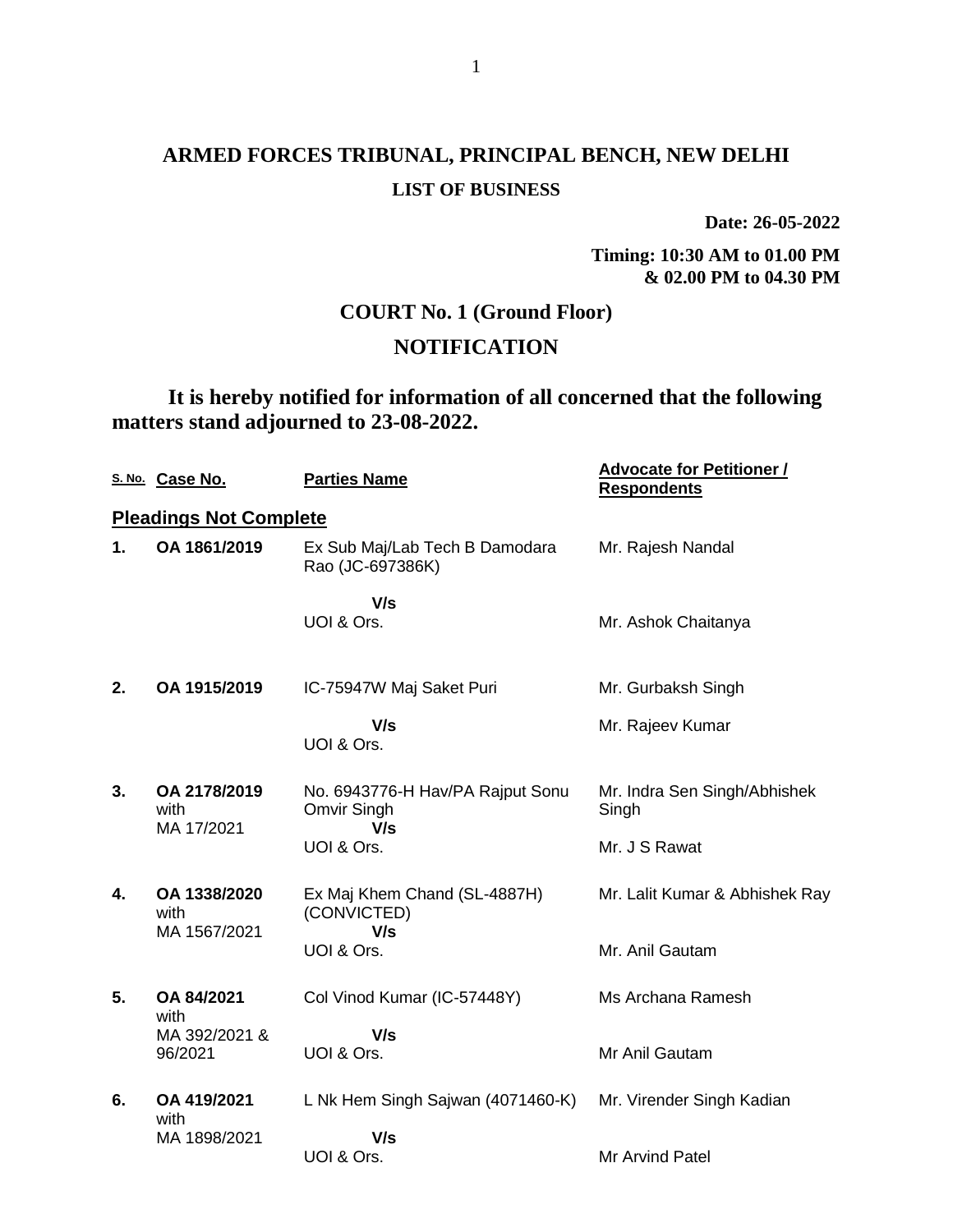**7. OA 438/2021** Sgt Alok Pratap Pal (917570 R)  **V/s** UOI & Ors. Mr Shiva Nand Mishra & **Associates** Mr Neeraj, Sr CGSC **8. OA 573/2021** with OA 77/2018 (RB, Chennai) Ex (-IC - 46216-A) Col VV Bhaskar  **V/s** UOI & Ors. Mr Rajiv Manglik Gp Capt Karan Singh Bhati, Sr CGSC **9. OA 858/2021** with MA 2905/2021 Hav Anil Kumar (14447644-P)  **V/s** UOI & Ors. Mr Virender Singh Kadian Mr. Prabodh Kumar **10. OA 1363/2021** with MA 1183/2021 , 215/2022 & 790/2022 666474A EX WO Veerendra Kumar Tiwari  **V/s** UOI & Ors. Mr.Ajit Kakkar & Associates None **11. OA 1371/2021** with MA 734/2022 167927-B MCPO II CD Suresh Kumar (Retd)  **V/s** UOI & Ors. Mr Anil Srivastava & Associates Ms. Barkha Babbar **12. OA 1428/2021** with MA 692/2022 Akshay (AC UT ) ( 7012473K)  **V/s** UOI & Ors. Mr S N Sharma Mr. Prabodh Kumar **13. OA 1429/2021** with MA 727/2022 Ex Cpl Dharmendar (No 954607 F)  **V/s** UOI & Ors. Mr Ajit Kakkar & Associates Mr. V Pattabhi Ram **14. OA 2096/2021** (IC-46332 H) Col Digvijay Singh  **V/s** UOI & Ors. Mr S S Pandey & Associates Mr. S D Windlesh **15. OA 2123/2021** IC-55141P Col Sanjeev Kumar  **V/s** UOI & Ors. Mr S S Pandey & Associates Ms. Barkha Babbar **16. OA 2502/2021** with MA 1063/2022 & 2615/2021 4273092 ACP Hav Ranjit Kumar Singh Mr Manoj Kr Gupta (Retd)  **V/s** UOI & Ors. Mr. Shyam Narayan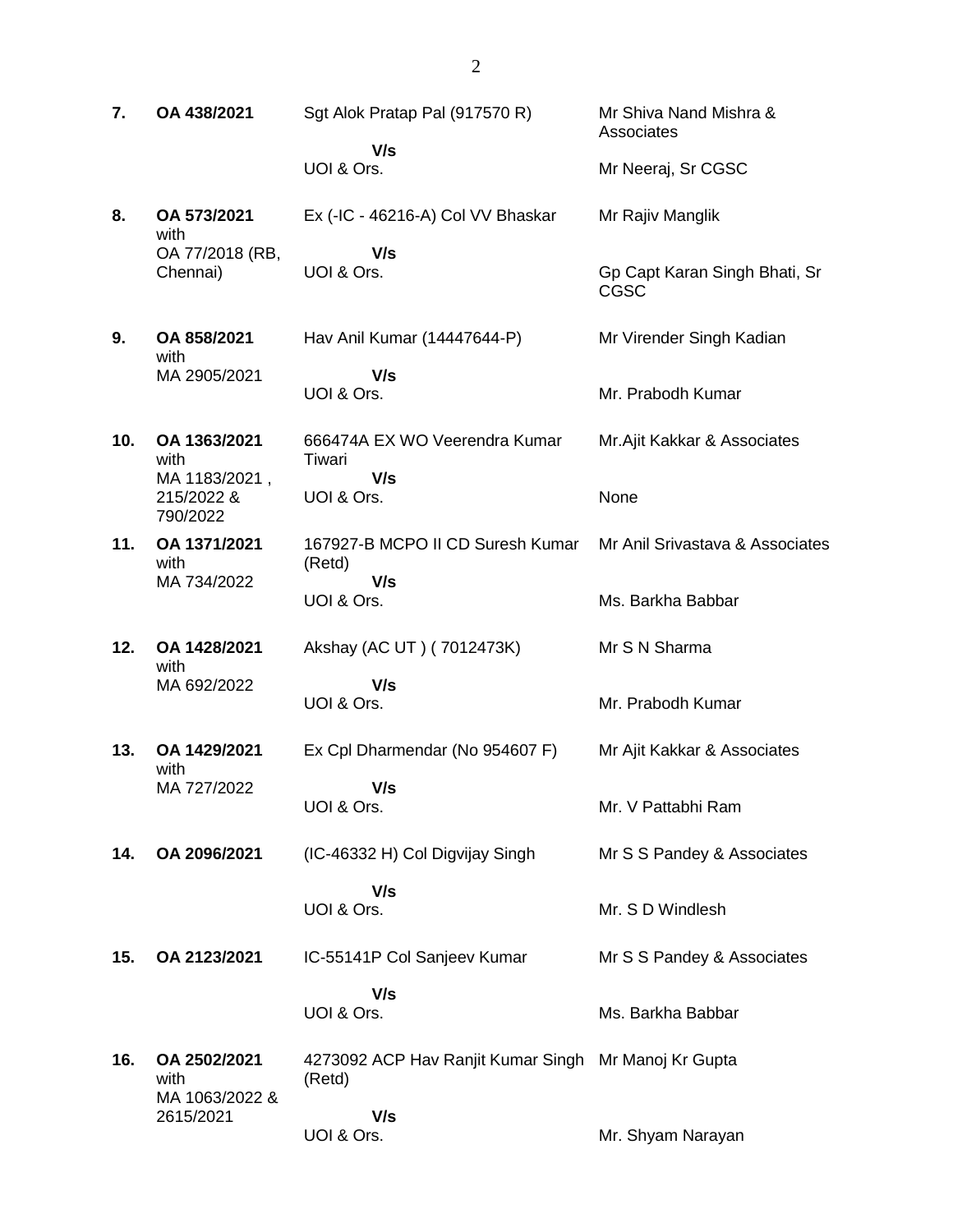|             | <b>Pleadings Complete</b>            |                                                                                              |                                                               |
|-------------|--------------------------------------|----------------------------------------------------------------------------------------------|---------------------------------------------------------------|
| 17.         | OA 135/2009                          | Hav/Clk Khyali Singh                                                                         | Mr. S. S. Pandey                                              |
|             |                                      | V/s<br>UOI & Ors.                                                                            | Mr Harish V Shankar                                           |
| WITH        |                                      |                                                                                              |                                                               |
| 18.         | OA 1932/2017<br>with MA<br>1474/2017 | No. 14618565F Hav Tech Comn Trilok Mr. S S Pandey & Associates<br>Singh<br>V/s<br>UOI & Ors. | Mr Anil Gautam                                                |
| WITH        |                                      |                                                                                              |                                                               |
| 19.         | OA 1990/2017<br>with MA<br>1507/2017 | No.14618288F CHM Arjun Singh<br>V/s<br>UOI & Ors.                                            | Mr. S S Pandey & Associates<br>None for R 1-4, None for R 5-9 |
| <b>WITH</b> |                                      |                                                                                              |                                                               |
| 20.         | OA 61/2015<br>with MA 75/2015        | Sub/SKT N Mohanan Nair                                                                       | Mr. S S Pandey                                                |
|             |                                      | V/s<br>UOI & Ors.                                                                            | Mr V Pattabhi Ram                                             |
| WITH        |                                      |                                                                                              |                                                               |
| 21.         | OA 270/2016                          | Sub / Skt Meghsyam Singh Sinsinwar                                                           | Mr. S S Pandey                                                |
|             |                                      | V/s<br>UOI & Ors.                                                                            | Mr Harish V Shankar                                           |
| 22.         | OA 165/2018                          | No.15385825-L Hav (TTC) Dullal<br><b>Prasad Pal</b><br>V/s                                   | Mr. Ajit Kakkar                                               |
|             |                                      | UOI & Ors.                                                                                   | Mr Prabodh Kumar                                              |
| WITH        |                                      |                                                                                              |                                                               |
| 23.         | OA 61/2019<br>with                   | Hav Gajraj (6935193-L)                                                                       | Mr. Ajit Kakkar                                               |
|             | MA 913/2020                          | V/s<br>UOI & Ors.                                                                            | Mr. Avdhesh Kumar Singh                                       |
| WITH        |                                      |                                                                                              |                                                               |
| 24.         | OA 768/2019<br>with MA 986/2020      | No. 15385944-F Hav (TTC) Rajbir<br>Singh<br>V/s                                              | Mr. Ajit Kakkar & Associates                                  |
|             |                                      | UOI & Ors.                                                                                   | Ms. Barkha Babbar                                             |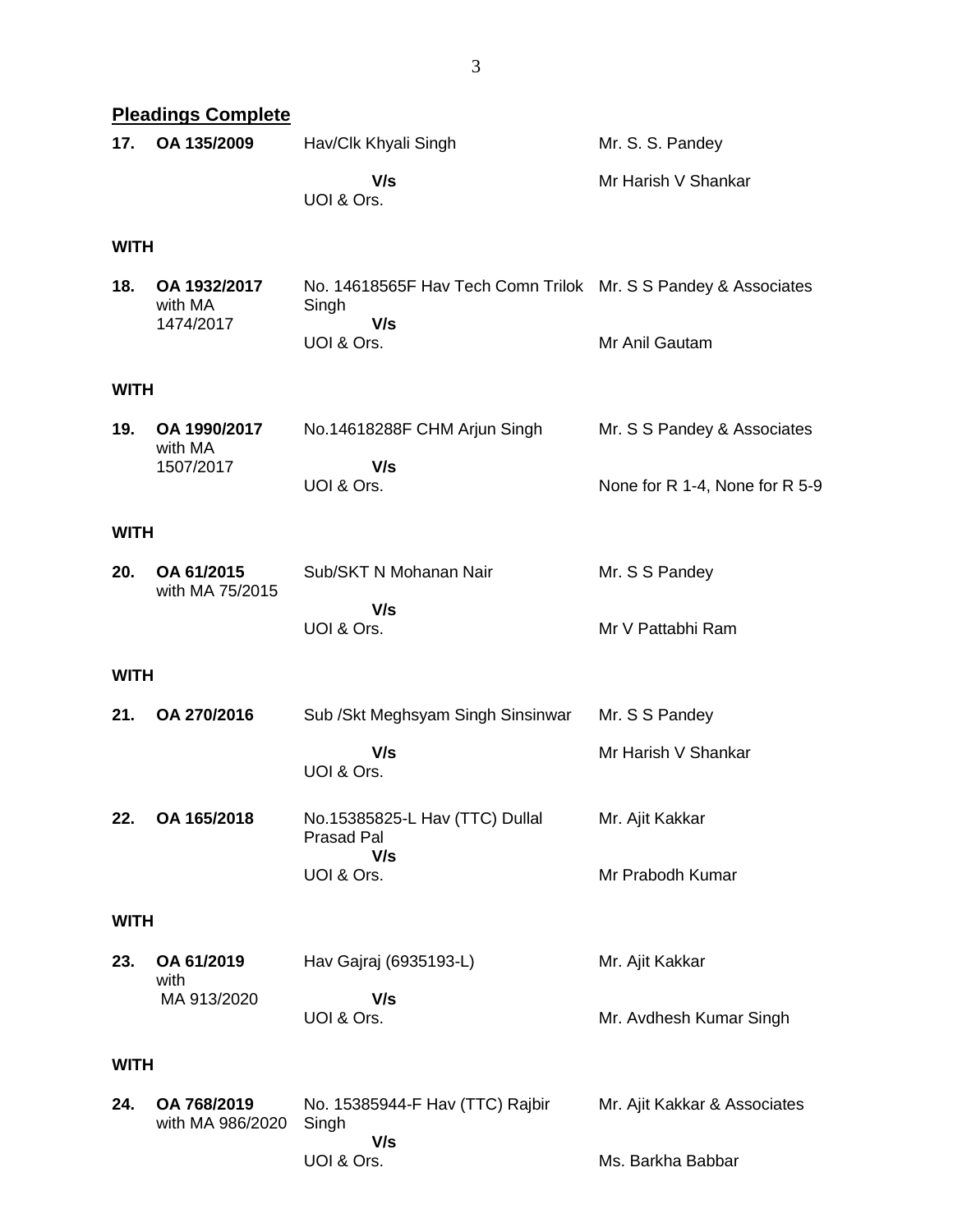| 25. | OA 910/2020          | Lt Col (S) P Jayanthimhala (Retd)<br>19206M<br>V/s | Mr AK Trivedi & Associates             |
|-----|----------------------|----------------------------------------------------|----------------------------------------|
|     |                      | UOI & Ors.                                         | Gp Capt Karan Singh Bhati, Sr.<br>CGSC |
| 26. | OA 1258/2020<br>with | Nb Sub Muralidharan B (JC-768203P)                 | Mr Ajit Kakkar                         |
|     | MA 1485/2020         | V/s<br>UOI & Ors.                                  | Mr. Anil Gautam                        |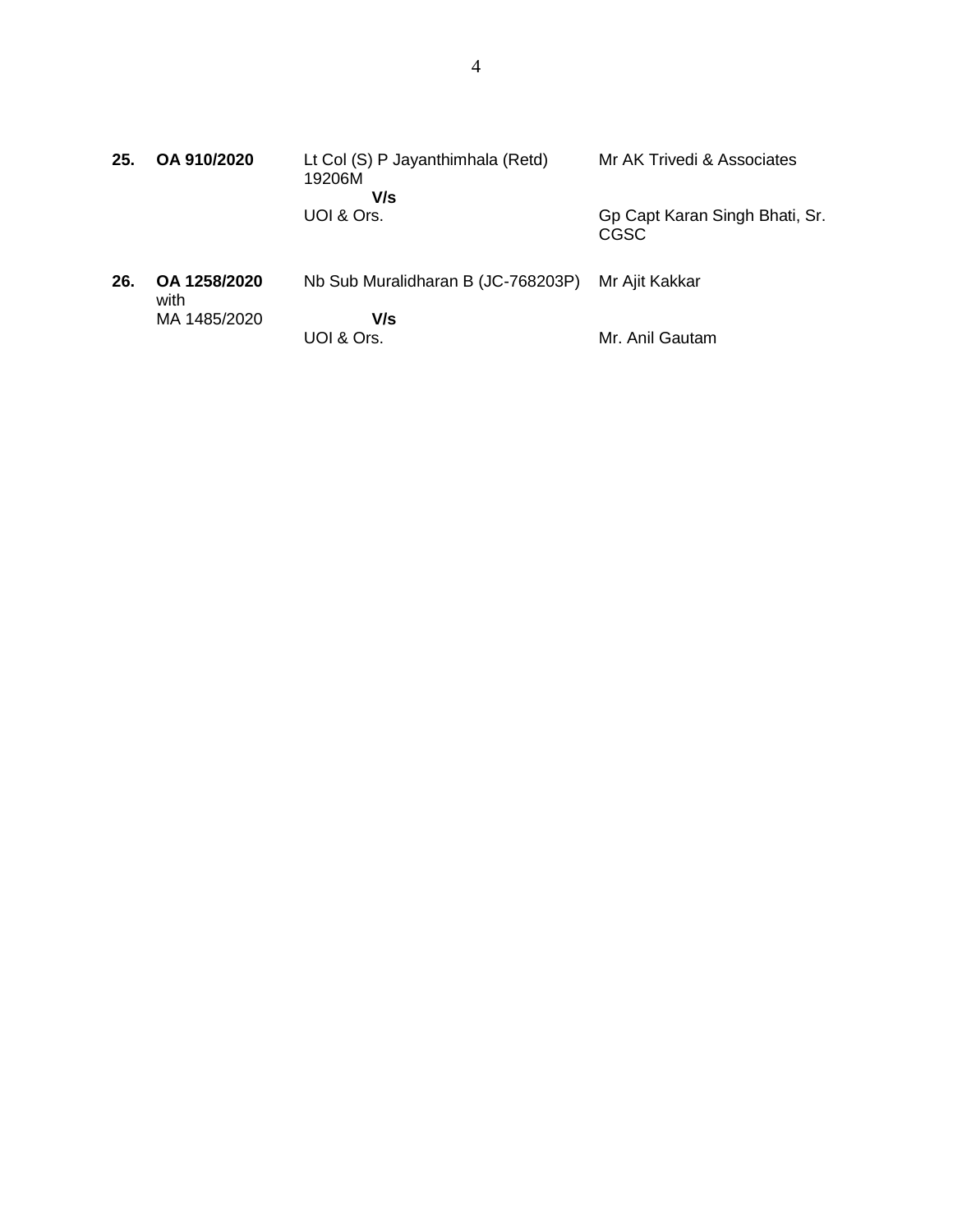**Date: 26-05-2022**

**Timing: 10:30 AM to 01.00 PM & 02.00 PM to 04.30 PM**

## **COURT No. 2 (Ground Floor)**

## **THIS BENCH WILL ASSEMBLE AT 11.00 AM**

#### **CORAM:**

### **HON'BLE MS. JUSTICE SUNITA GUPTA HON'BLE LT. GEN. BOBBY CHERIAN MATHEWS**

#### **THE FOLLOWING CASES SHALL BE TAKEN THROUGH VIRTUAL HEARING**

#### **Link for Virtual Hearing Court No. 2:**

[https://teams.microsoft.com/l/meetup](https://teams.microsoft.com/l/meetup-join/19%3ameeting_OWI2NDIyODItNWM4OC00NzcwLThhYTItMTVmZWRhZWJmNzUy%40thread.v2/0?context=%7b%22Tid%22%3a%22fc4c6c05-6869-467f-a6f3-f24992686fb3%22%2c%22Oid%22%3a%2202997333-9a59-4ac9-b7cf-205d2fa1df55%22%7d)[join/19%3ameeting\\_OWI2NDIyODItNWM4OC00NzcwLThhYTItMTVmZWRhZWJmNzUy%](https://teams.microsoft.com/l/meetup-join/19%3ameeting_OWI2NDIyODItNWM4OC00NzcwLThhYTItMTVmZWRhZWJmNzUy%40thread.v2/0?context=%7b%22Tid%22%3a%22fc4c6c05-6869-467f-a6f3-f24992686fb3%22%2c%22Oid%22%3a%2202997333-9a59-4ac9-b7cf-205d2fa1df55%22%7d) [40thread.v2/0?context=%7b%22Tid%22%3a%22fc4c6c05-6869-467f-a6f3](https://teams.microsoft.com/l/meetup-join/19%3ameeting_OWI2NDIyODItNWM4OC00NzcwLThhYTItMTVmZWRhZWJmNzUy%40thread.v2/0?context=%7b%22Tid%22%3a%22fc4c6c05-6869-467f-a6f3-f24992686fb3%22%2c%22Oid%22%3a%2202997333-9a59-4ac9-b7cf-205d2fa1df55%22%7d) [f24992686fb3%22%2c%22Oid%22%3a%2202997333-9a59-4ac9-b7cf-205d2fa1df55%22%7d](https://teams.microsoft.com/l/meetup-join/19%3ameeting_OWI2NDIyODItNWM4OC00NzcwLThhYTItMTVmZWRhZWJmNzUy%40thread.v2/0?context=%7b%22Tid%22%3a%22fc4c6c05-6869-467f-a6f3-f24992686fb3%22%2c%22Oid%22%3a%2202997333-9a59-4ac9-b7cf-205d2fa1df55%22%7d)

|    | S. No. Case No.                      | <b>Parties Name</b>                                        | <b>Advocate for Petitioner /</b><br><b>Respondents</b> |
|----|--------------------------------------|------------------------------------------------------------|--------------------------------------------------------|
|    | <b>ADMISSION MATTERS</b>             |                                                            |                                                        |
| 1. | OA 1109/2022                         | $Ex$ MCEL $(R)$ II (Hon Sub Lt) K<br>Alagarsamy (168252-T) | Mr Ved Prakash & Mr Devendra<br>Kumar                  |
|    |                                      | V/s<br>UOI & Ors.                                          | None                                                   |
| 2. | OA 1114/2022<br>with<br>MA 1515/2022 | MWO (HFO) Satyendra Tripathi (Retd)<br>V/s                 | Mr Raj Kumar                                           |
|    |                                      | UOI & Ors.                                                 | None                                                   |
| 3. | OA 1115/2022<br>with<br>MA 1516/2022 | Sgt Rajesh Kumar Singh (Retd) (No<br>724613L)              | Mr Raj Kumar & Nawneet<br>Krishna Mishra               |
|    |                                      | V/s                                                        |                                                        |
|    |                                      | UOI & Ors.                                                 | None                                                   |
| 4. | OA 1116/2022<br>with<br>MA 1517/2022 | (660497 N) MWO (HFO) Rajeev<br>Bhujbal (Retd)              | Mr Raj Kumar                                           |
|    |                                      | V/s<br>UOI & Ors.                                          | None                                                   |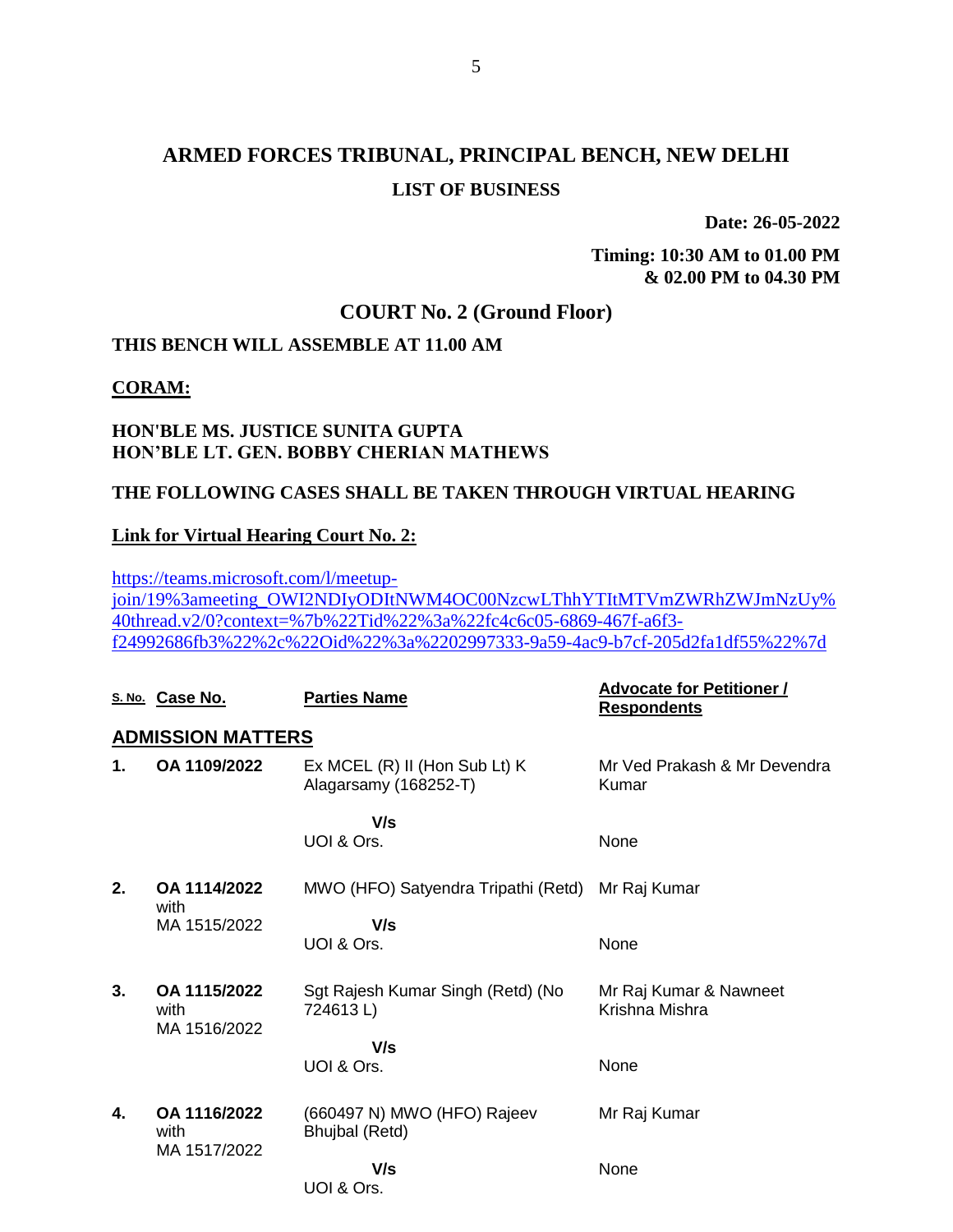#### **MA (EXECUTION)**

| 5. | MA 2148/2019 | No. 2979243-M Ex Sep Manvir Singh | Mr. Praveen Kumar      |
|----|--------------|-----------------------------------|------------------------|
|    | OA 1883/2017 | V/s                               |                        |
|    |              | UOI & Ors.                        | Mr. Satya Ranjan Swain |

#### **WITH**

| 6.          | MA 575/2022<br>ın                | UOI & Ors                                           | Mr Satya Ranjan Swain                  |
|-------------|----------------------------------|-----------------------------------------------------|----------------------------------------|
|             | OA 1883/2017                     | V/s<br>No. 2979243-M Ex Sepoy Manvir<br>Singh       | Mr Praveen Kumar                       |
| 7.          | MA 2504/2019<br>in               | Maj Pankaj Kulshrestha (Retd) (IC-<br>48138M)       | Ms Sangeeta Tomar                      |
|             | OA 710/2019                      | V/s<br>UOI & Ors                                    | Ms Barkha Babbar & Mr. Ranesh<br>Kumar |
| 8.          | MA 461/2020<br>in                | Ex Hav Rajesh Kumar (No 13972350)                   | Mr AK Trivedi                          |
|             | OA 791/2015                      | V/s<br>UOI & Ors                                    | Mr. Neeraj Sr CGSC                     |
| 9.          | MA 1128/2020<br>in               | Ex Lt. R. L. Yadav & Anr                            | Mr S S Pandey & Associates             |
|             | OA 264/2014                      | V/s<br>UOI & Anr                                    | Mr. Anil Gautam                        |
| 10.         | MA 1593/2021<br>in<br>OA 88/2017 | Ex LNK Hari Shankar Chaudhary<br>(4255868 H)        | Mr Virender Singh Kadian               |
|             |                                  | V/s<br>UOI & Ors                                    | Ms Jyotsana Kaushik                    |
| <b>WITH</b> |                                  |                                                     |                                        |
| 11.         | RA 10/2022<br>with MA 794/2022   | UOI & Ors                                           | Ms Jyotsana Kaushik                    |
|             | in<br>OA 88/2017                 | V/s<br>Ex LNK Hari Shankar Chaudhary<br>(4255868 H) | Mr Virender Singh Kadian               |

**12. MA 288/2022** in OA 1082/2021 Smt Bimla Devi Wd/o Ex POME Rawati Mr Manoj Kr Gupta Nandan (90593 W)  **V/s** UOI & Ors Dr. Vijendra Singh Mahndiyan, Sr CGSC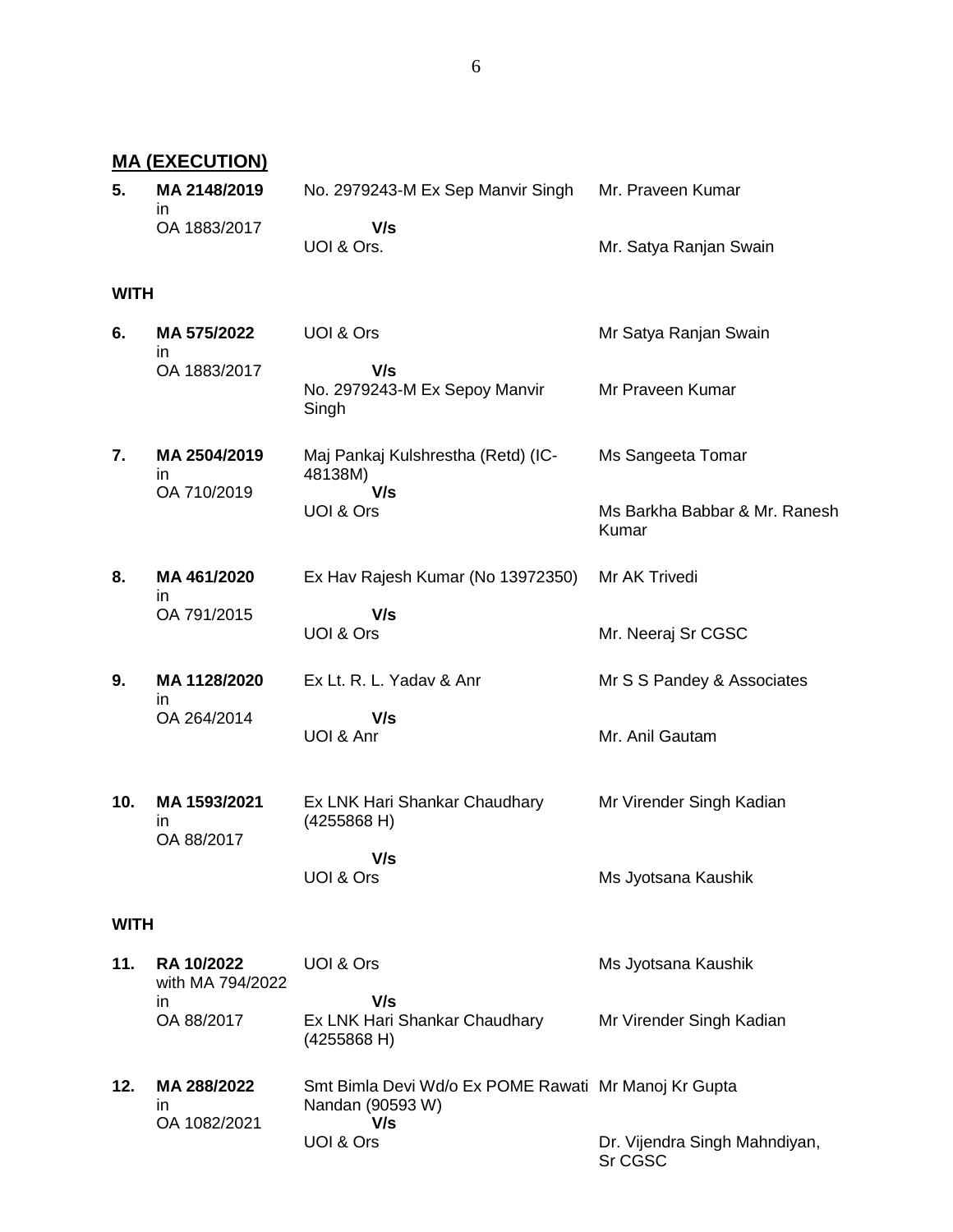| 13.         | MA 1487/2022<br>ın<br>OA 1649/2021             | Ex Nk (DSC) Navare Dagadu Maruti<br>(No 4557002-L        | Mr Ajeet Yadav & Banvendra<br>Singh Gandhar    |
|-------------|------------------------------------------------|----------------------------------------------------------|------------------------------------------------|
|             |                                                | V/s<br>UOI & Ors                                         | Mr. Niranjana Das                              |
|             |                                                |                                                          |                                                |
| 14.         | MA 1523/2022<br>in                             | 279353 Sgt Jalmit Singh Dhillon (Retd) Mr Manoj Kr Gupta |                                                |
|             | OA 1211/2021                                   | V/s<br>UOI & Ors                                         | Mr Arvind Patel                                |
|             | <u>MA (OTHERS)</u>                             |                                                          |                                                |
| 15.         | MA 2869/2021<br>in.                            | Ex Rect Chandra Mohan                                    | Mr Ved Prakash & Mr Devendra<br>Kumar          |
|             | OA 932/2016                                    | V/s<br>UOI & Ors                                         | Dr Vijendra Singh Mahndiyan, Sr<br><b>CGSC</b> |
| <u>RAs</u>  |                                                |                                                          |                                                |
| 16.         | RA 55/2019<br>in                               | No. 14459565-M Ex Rect Avatar<br>Yadav                   | Mr. Surender Deswal                            |
|             | OA 1568/2018                                   | V/s                                                      |                                                |
|             |                                                | UOI & Ors.                                               | Mr. Satya Ranjan Swain                         |
| 17.         | <b>RA 4/2020</b><br>with                       | UOI & Ors                                                | Mr AK Gautam                                   |
|             | MA 247/2020                                    | V/s                                                      |                                                |
|             | in.<br>OA 142/2019 (RB,<br>Lucknow)            | Wg Cdr Puskal Dwivedi                                    | In Person                                      |
| <b>WITH</b> |                                                |                                                          |                                                |
| 18.         | MA 2918/2019                                   | UOI & Ors                                                | Mr AK Gautam                                   |
|             | in<br>OA 142/2019<br>(RB, Lucknow)             | V/s<br>Wg Cdr Puskal Dwivedi (No 27024)                  | In Person                                      |
| 19.         | RA 5/2020<br>with                              | UOI & Ors                                                | Mr AK Gautam                                   |
|             | MA 248/2020<br>in OA 449/2019<br>(RB, Lucknow) | V/s<br>Sqn Ldr Megha Punia (No 29302N)                   | In Person                                      |
| <b>WITH</b> |                                                |                                                          |                                                |
| 20.         | MA 2919/2019<br>ın                             | UOI & Ors                                                | Mr. AK Gautam                                  |
|             | OA 449/2019                                    | V/s                                                      |                                                |

Sqn Ldr Megha Punia (No 29302N)

In Person

(RB,Lucknow)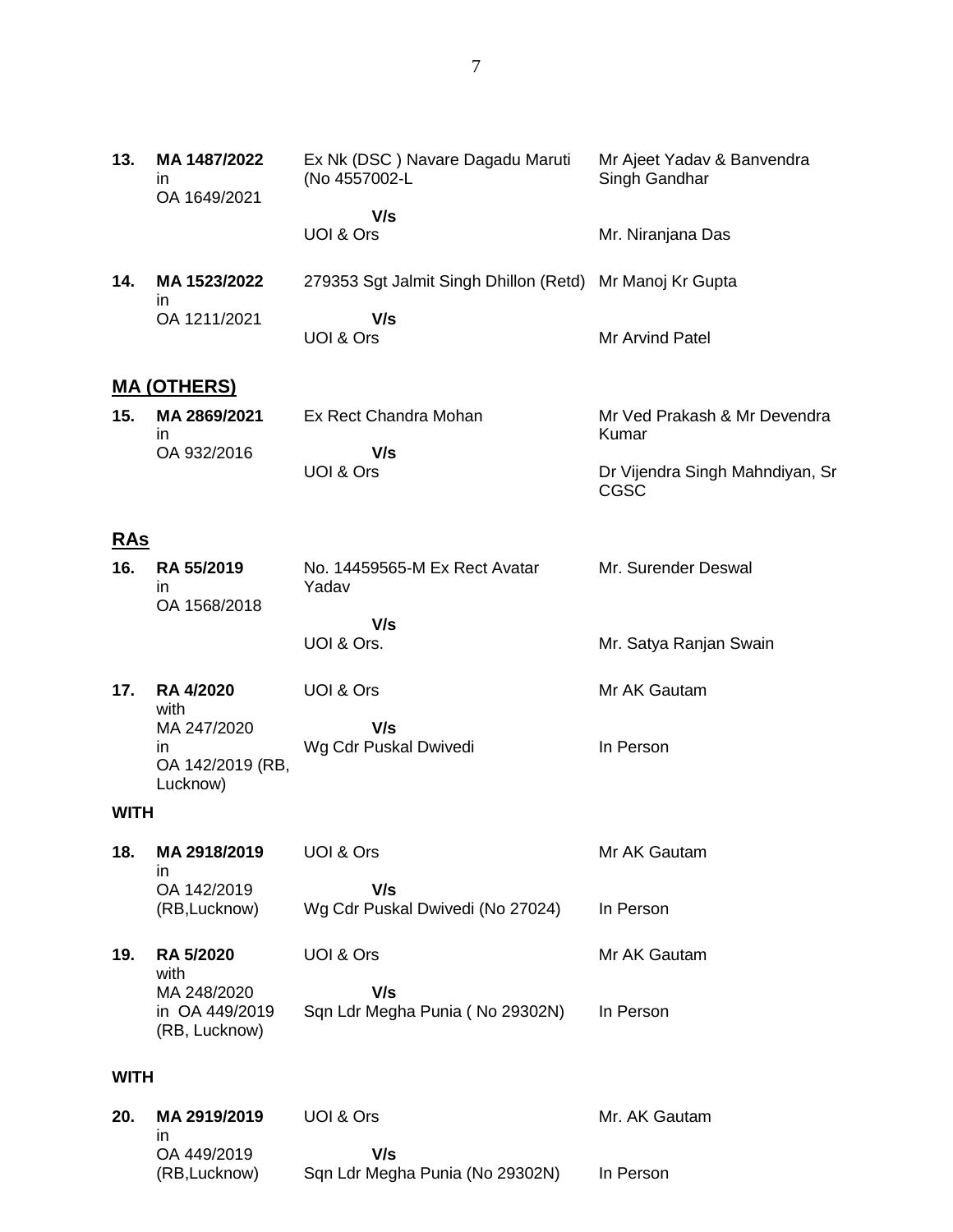# **Pleadings Not Complete**

| 21. | OA (Appeal)<br>922/2016                    | Ex Nk (S/T) Ashok Kumar                                            | Mr. Raghuvansh Chandra                                    |
|-----|--------------------------------------------|--------------------------------------------------------------------|-----------------------------------------------------------|
|     |                                            | V/s<br>Chief of Army Staff, DHQPO, New Delhi None<br>110011 & Ors. |                                                           |
| 22. | OA 1988/2020<br>with<br>MA 1297/2021       | JC-404878P Ex Sub Manoj Kumar<br>Singh Yadav                       | Mr. Anand Shankar Jha & Ors.                              |
|     |                                            | V/s<br>UOI & Ors.                                                  | None                                                      |
| 23. | OA 2079/2021<br>with                       | Ex CPL Shahid Roshan (682202 R)                                    | Mr Ajit Kakkar & Assoiates                                |
|     | MA 2154/2021,<br>1064/2022 &,<br>1070/2022 | V/s<br>UOI & Ors.                                                  | Mr. Avdhesh Kumar Singh for R<br>1 and 4 & None for R 2-3 |

## **FOR FINAL HEARING**

| 24. | OA 1296/2018<br>with | IC-49695-X Col Atul Dimri            | Mr. S S Pandey & Associates            |
|-----|----------------------|--------------------------------------|----------------------------------------|
|     | MA 2253/2018         | V/s                                  |                                        |
|     |                      | UOI & Ors.                           | Gp Capt Karan Singh Bhati, Sr.<br>CGSC |
| 25. | OA 1645/2018<br>with | IC-26428 Lt Col Ramvir Singh (Retd.) | Mr. Chaitanya Agarwal                  |
|     | MA 1780/2018 &       | V/s                                  |                                        |
|     | 2636/2021            | UOI & Ors.                           | Mr. Shyam Narayan                      |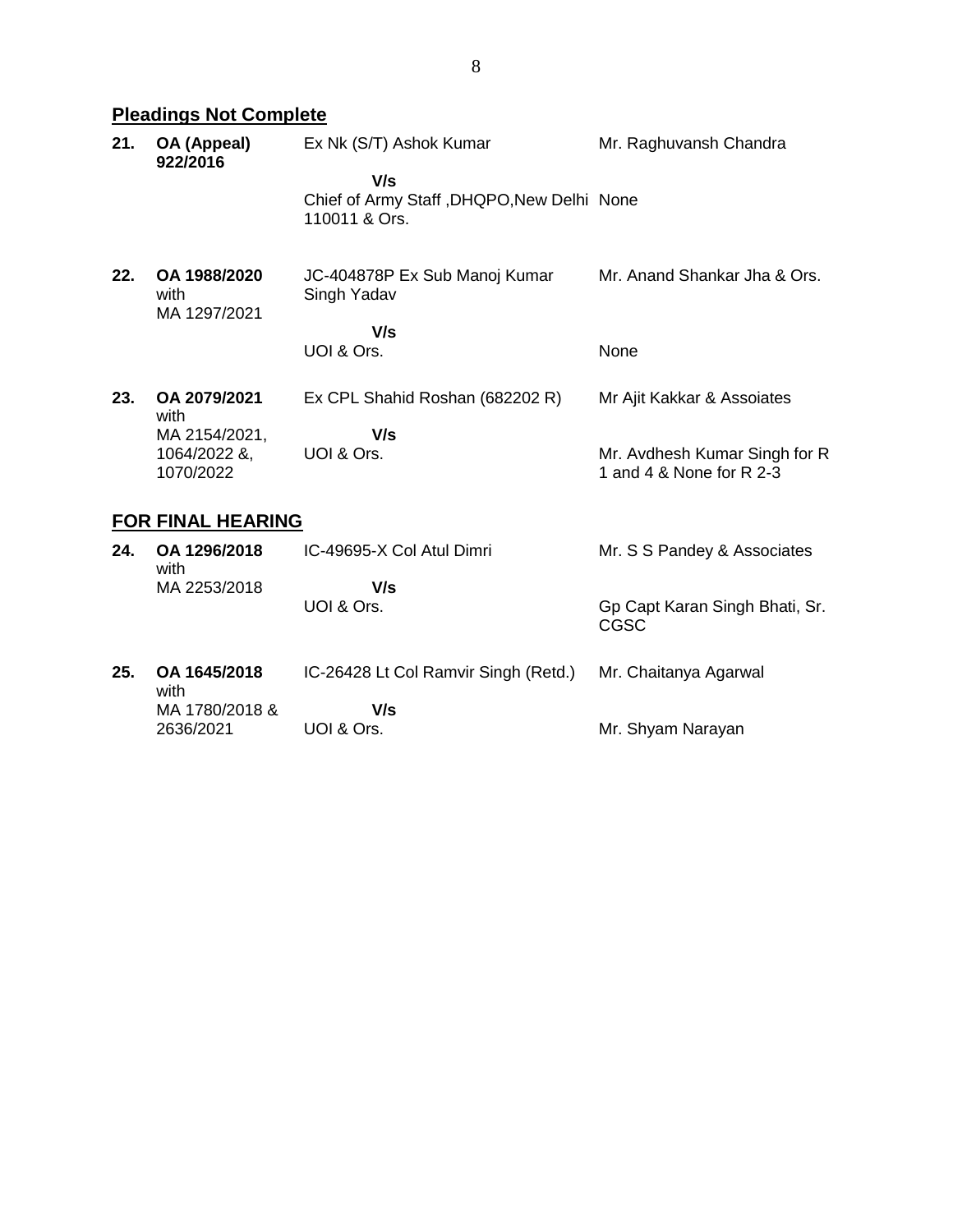### **THIS BENCH WILL ASSEMBLE AFTER THE MATTERS OF COURT NO. 2 AND COURT NO 3 ARE OVER**

### **CORAM:**

### **HON'BLE MS. JUSTICE SUNITA GUPTA HON'BLE LT. GEN. P. M. HARIZ**

### **UNDERMENTIONED CASE SHALL BE TAKEN THROUGH VIRTUAL HEARING**

### **Link for Virtual Hearing :**

**[https://teams.microsoft.com/l/meetup](https://teams.microsoft.com/l/meetup-join/19%3ameeting_Y2Q3NDgwMjQtZjRiOC00ZDFmLWE1ZDItZGRhZmU2ZjdjYzMx%40thread.v2/0?context=%7b%22Tid%22%3a%22fc4c6c05-6869-467f-a6f3-f24992686fb3%22%2c%22Oid%22%3a%2202997333-9a59-4ac9-b7cf-205d2fa1df55%22%7d)[join/19%3ameeting\\_Y2Q3NDgwMjQtZjRiOC00ZDFmLWE1ZDItZGRhZmU2ZjdjYzMx](https://teams.microsoft.com/l/meetup-join/19%3ameeting_Y2Q3NDgwMjQtZjRiOC00ZDFmLWE1ZDItZGRhZmU2ZjdjYzMx%40thread.v2/0?context=%7b%22Tid%22%3a%22fc4c6c05-6869-467f-a6f3-f24992686fb3%22%2c%22Oid%22%3a%2202997333-9a59-4ac9-b7cf-205d2fa1df55%22%7d) [%40thread.v2/0?context=%7b%22Tid%22%3a%22fc4c6c05-6869-467f-a6f3](https://teams.microsoft.com/l/meetup-join/19%3ameeting_Y2Q3NDgwMjQtZjRiOC00ZDFmLWE1ZDItZGRhZmU2ZjdjYzMx%40thread.v2/0?context=%7b%22Tid%22%3a%22fc4c6c05-6869-467f-a6f3-f24992686fb3%22%2c%22Oid%22%3a%2202997333-9a59-4ac9-b7cf-205d2fa1df55%22%7d) [f24992686fb3%22%2c%22Oid%22%3a%2202997333-9a59-4ac9-b7cf-](https://teams.microsoft.com/l/meetup-join/19%3ameeting_Y2Q3NDgwMjQtZjRiOC00ZDFmLWE1ZDItZGRhZmU2ZjdjYzMx%40thread.v2/0?context=%7b%22Tid%22%3a%22fc4c6c05-6869-467f-a6f3-f24992686fb3%22%2c%22Oid%22%3a%2202997333-9a59-4ac9-b7cf-205d2fa1df55%22%7d)[205d2fa1df55%22%7d](https://teams.microsoft.com/l/meetup-join/19%3ameeting_Y2Q3NDgwMjQtZjRiOC00ZDFmLWE1ZDItZGRhZmU2ZjdjYzMx%40thread.v2/0?context=%7b%22Tid%22%3a%22fc4c6c05-6869-467f-a6f3-f24992686fb3%22%2c%22Oid%22%3a%2202997333-9a59-4ac9-b7cf-205d2fa1df55%22%7d)**

|    | S. No. Case No.                             | <b>Parties Name</b>                                 | <b>Advocate for Petitioner /</b><br><b>Respondents</b> |
|----|---------------------------------------------|-----------------------------------------------------|--------------------------------------------------------|
|    | <b>ADMISSION MATTERS</b>                    |                                                     |                                                        |
| 1. | OA 908/2022<br>(OA 79/2018 (RB)<br>Kolkata) | Ex Rect Soumya Ranjan Swain<br>(15456766WEX)<br>V/s | Mr Manoj Kr Gupta                                      |
|    |                                             | UOI & Ors.                                          | Mr. Govind Narayan                                     |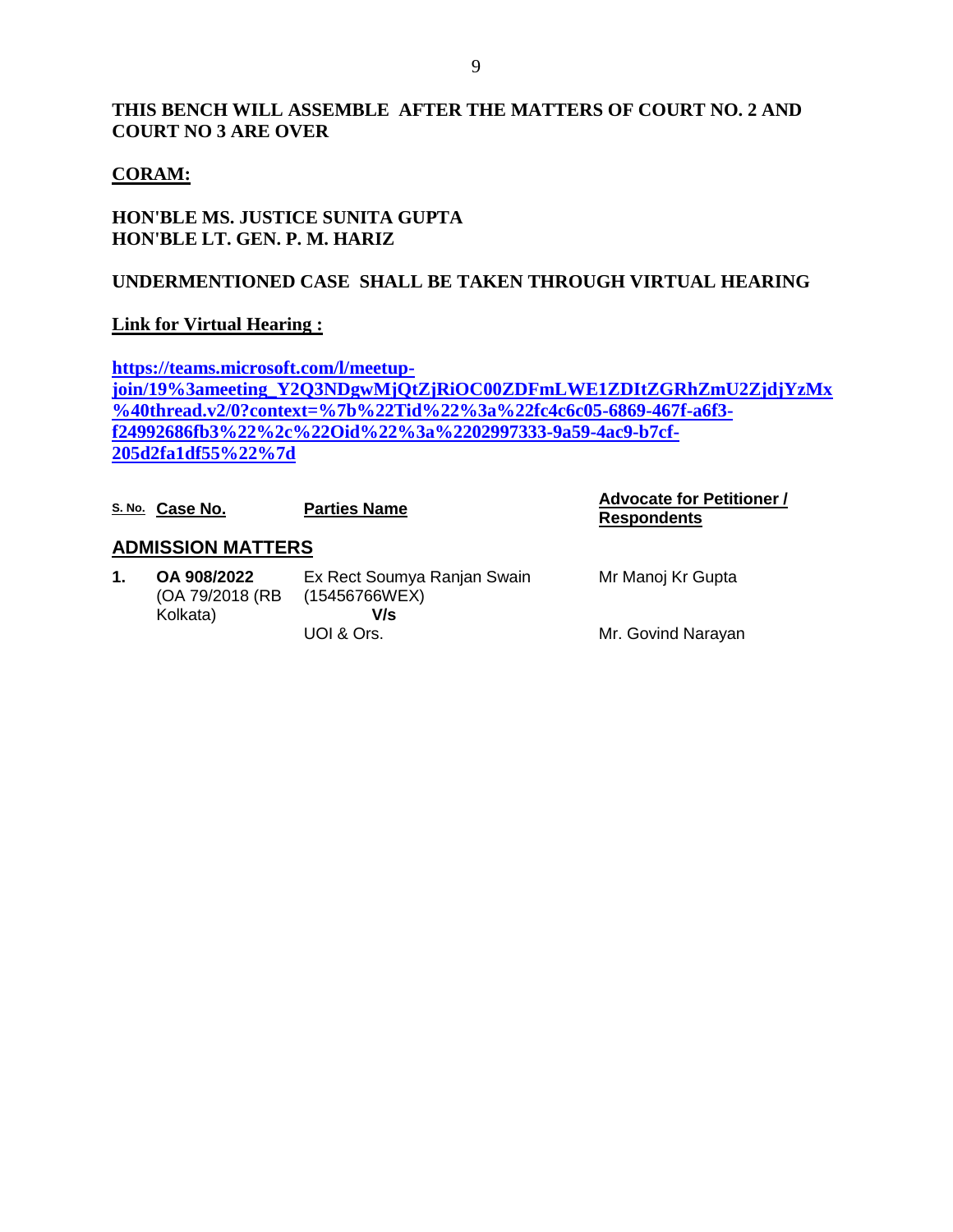**Date: 26-05-2022**

**Timing: 10:30 AM to 01.00 PM & 02.00 PM to 04.30 PM**

## **COURT No. 2 (Ground Floor)**

## **NOTIFICATION**

**It is hereby notified for information of all concerned that the following matters stand adjourned to 23-08-2022.**

|    | S. No. Case No.                        | <b>Parties Name</b>                                                          | <b>Advocate for Petitioner /</b><br><b>Respondents</b> |
|----|----------------------------------------|------------------------------------------------------------------------------|--------------------------------------------------------|
|    | <b>Pleadings Not Complete</b>          |                                                                              |                                                        |
| 1. | OA 1994/2017<br>with<br>MA 1520/2017 & | Smt Tarawati Devi Wd/o Late Gnr<br>Satya Prakash Singh (No.14494732W)<br>V/s | Mr. V S Kadian                                         |
|    | 941/2021                               | UOI & Ors.                                                                   | Mr. Arvind Patel                                       |
| 2. | OA 114/2019                            | Ex Cpl Rajat Ranjan (No 905612B)                                             | Mr Charan Singh                                        |
|    |                                        | V/s                                                                          |                                                        |
|    |                                        | UOI & Ors.                                                                   | Mr. Ashok Chaitanya                                    |
| 3. | OA 335/2019                            | No. 3351879W Ex Hony Nb Sub<br>Gyarsi Lal                                    | Mr. A K Trivedi & Associates                           |
|    |                                        | V/s                                                                          |                                                        |
|    |                                        | UOI & Ors.                                                                   | Mr. V Pattabhi Ram                                     |
| 4. | OA 450/2019                            | Brig ST Rangarajan (Retd) (IC 24672<br>L)<br>V/s                             | Mr Balaji Subramanian & Ishani<br><b>Banerjee</b>      |
|    |                                        | UOI & Ors.                                                                   | Gp Capt Karan Singh Bhati, Sr.<br>CGSC                 |
| 5. | OA 574/2019                            | Col Koutharapu Srinivas (IC-48942N)<br>(Retd)                                | Mr OS Punia                                            |
|    |                                        | V/s<br>UOI & Ors.                                                            | Mr. Avdhesh Kumar Singh                                |
| 6. | OA 1106/2019<br>with                   | Ex Sub Krishan Singh (No 373850L)                                            | Mr. Ved Prakash                                        |
|    | MA 1292/2022 &                         | V/s                                                                          |                                                        |
|    | 1787/2019                              | UOI & Ors.                                                                   | Mr. Rajesh Kumar Das                                   |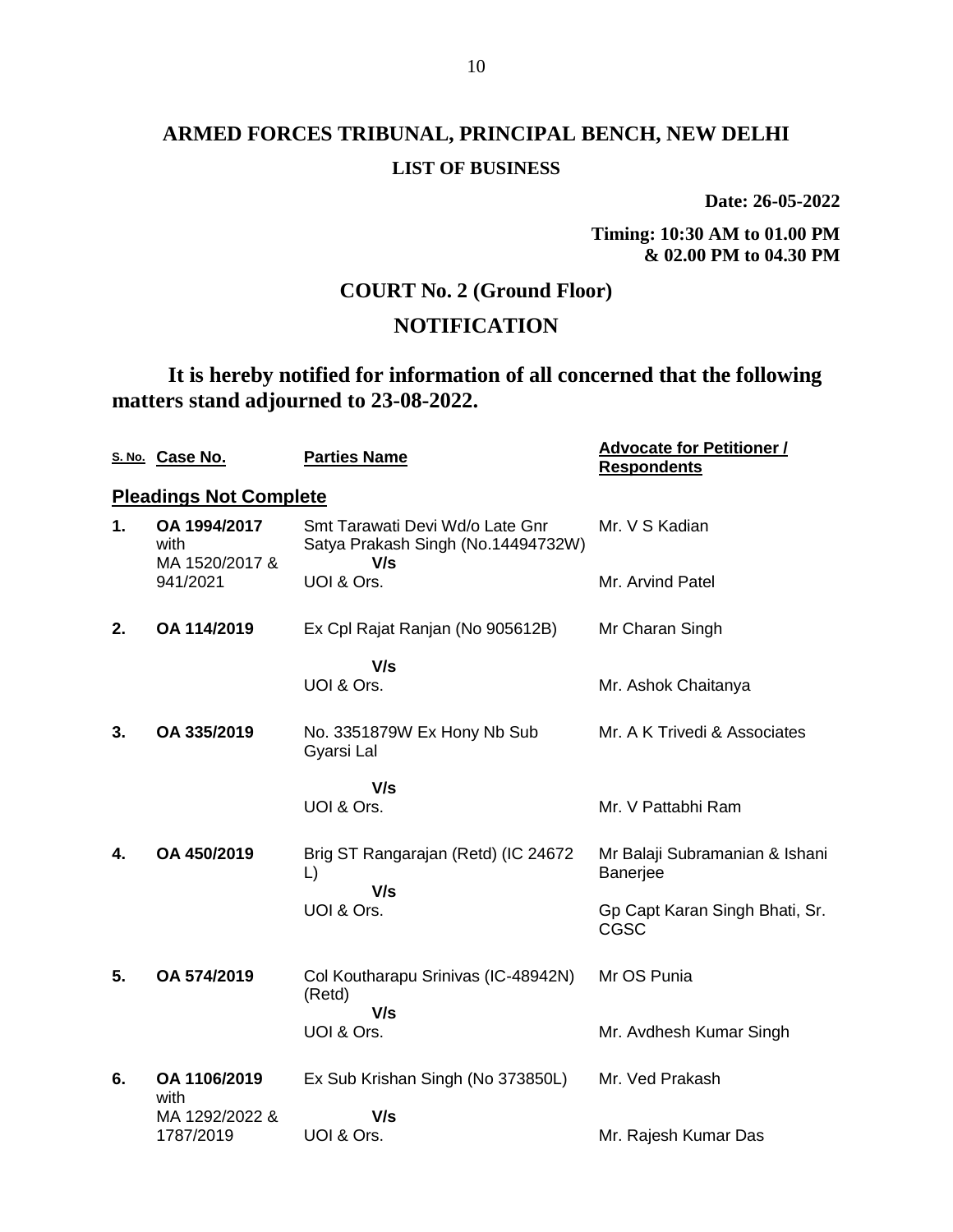**7. OA 1156/2019** Gp Capt Anil Sharma (Retd) (No 18911)  **V/s** UOI & Ors. Mr. Baljeet singh Mr. Ashok Chaitanya **8. OA 1263/2019** with MA 2505/2021 Ex Dfr Manmohan Singh (No 15481191 X)  **V/s** UOI & Ors. Mr Virender Singh Kadian Mr. V Pattabhi Ram **9. OA 1306/2019** with MA 1498/2020 Col Yogesh Jain (Retd) (IC 44962 K)  **V/s** UOI & Ors. Mr Rajiv Manglik Ms. Jyotsna Kaushik **10. OA 1403/2019** with MA 1900/2020 & 2156/2019 No 761883B Ex Sgt Manoj Kumar  **V/s** UOI & Ors. Mr. VS Kadian Ms. Jyotsna Kaushik **11. OA 1867/2019** with MA 1506/2020 Ex AC (U/T) Mukesh Mali (8995230)  **V/s** UOI & Ors. Mr. Baljeet Singh Mr. Prabodh Kumar **12. OA 1870/2019** with MA 2733/2019 Ex MWO (HFO) Shyamal Kanti De ( No 636661)  **V/s** UOI & Ors. Mr. Deepika Sheoran Mr. Harish V Shankar **13. OA 2022/2019** with MA 2133/2020 No. 24998-B Wg Cdr Deepak Bansal (Retd.)  **V/s** UOI & Ors. Mr. Ajai Bhalla Mr. J S Rawat **14. OA 2175/2019** with MA 3040/2019 & 735/2022 Ex Sgt Subhash Chandra Chhilar (710841)  **V/s** UOI & Ors. Mr. Virender Singh Kadian Mr. Harish V Shankar **15. OA 2177/2019** Ex Sub Bhim Singh (JC 339071 W)  **V/s** UOI & Ors. Mr Virender Singh Kadian Mr. Ashok Chaitanya **16. OA 375/2020** with MA 155/2021, 1992/2020 , 462/2020 & Smt Neelam Singh Wife of Late Flt Lt Yoginder Kumar Mehta (No 9813) F(P)  **V/s** UOI & Ors. Mr Ajai Bhalla Dr. Vijendra Singh Mahndiyan for R 1-2 and Mr. Anil Gautam for R

3-4

657/2021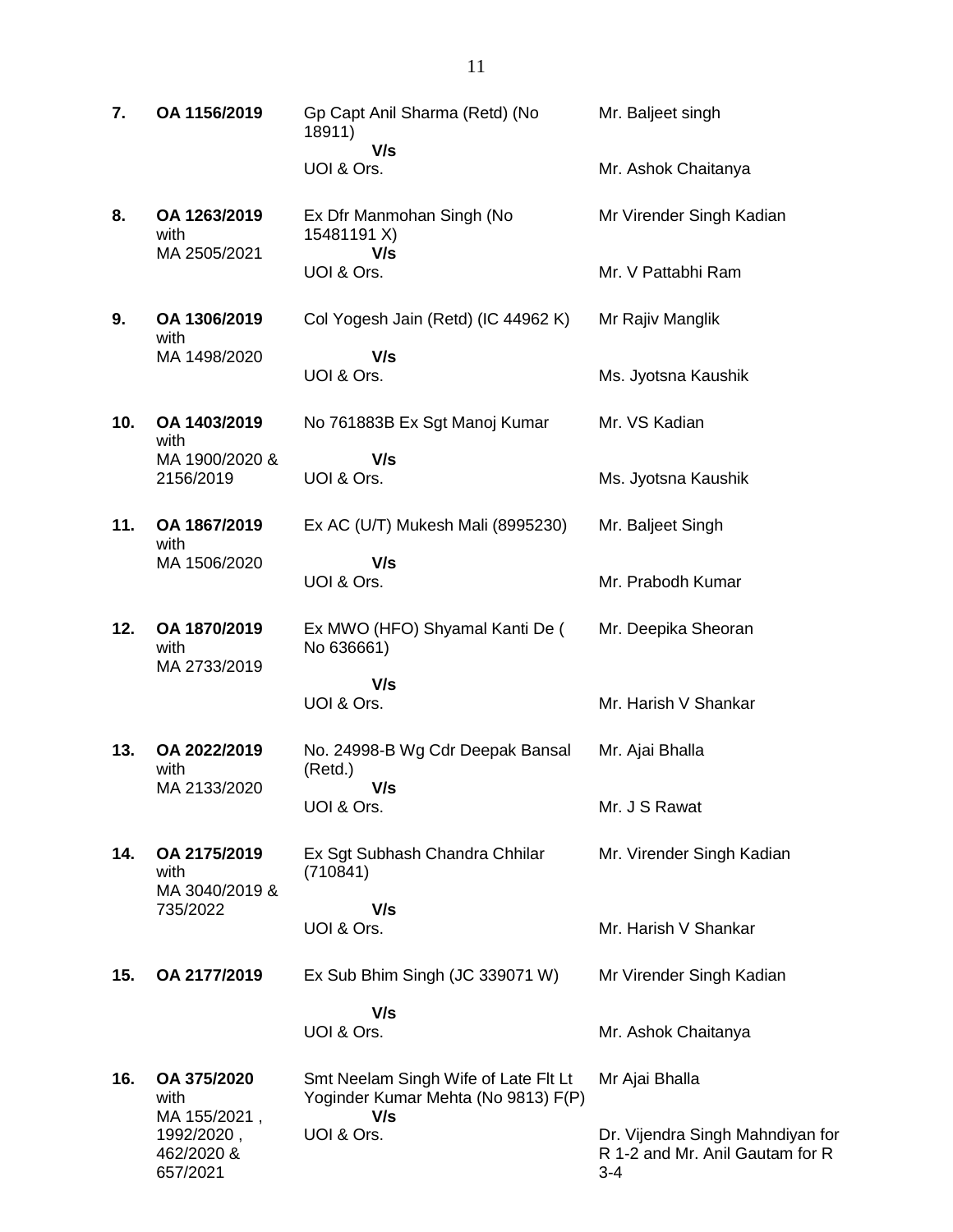**17. OA 567/2020** with MA 1715/2020 & 682/2020 No. 6910566-H Nk Chhote Singh (Retd)  **V/s** UOI & Ors. Ms. Archana Ramesh Mr. Y P Singh **18. OA 581/2020** Ex PO EL (R) Pavan Kumar Maddi (No Mr Ved Prakash 210799 R)  **V/s** UOI & Ors. Mr Satya Ranjan Swain **19. OA 639/2020** with MA 2149/2020 & 774/2020 775749-B Ex Sgt Praveen Kumar  **V/s** UOI & Ors. Mr. Virender Singh Kadian Ms Jyotsna Kaushik **20. OA 1479/2020** with MA 1731/2020 Ex CHERA Ravi Babu Neelam (181298 T)  **V/s** UOI & Ors. Mr Ved Prakash Gp Capt Karan Singh Bhati Sr, CGSC **21. OA 1485/2020** with MA 1733/2020 Lt Col Jai Singh (Retd) SL-04503H  **V/s** UOI & Ors. Mr JP Sharma & Associates Mr Rajeev Kumar **22. OA 1490/2020** with MA 1736/2020 HFO Rajnarayan Singh (Retd.) (626953-B)  **V/s** UOI & Ors. Mr AK Chaudhary Mr K K Tyagi **23. OA 1493/2020** with MA 1741/2020 Sgt Pardeep Kumar (Retd) (No 761919 Mr AK Chaudhary L)  **V/s** UOI & Ors. Mr Ashok Chaitanya **24. OA 1550/2020** with MA 1796/2020 MS-13382N Maj Dr Sathyanarayan S (Retd.)  **V/s** UOI & Ors. Mr. Ajit Kakkar & Associates Dr Vijendra Singh Mahndiyan **25. OA 1553/2020** with MA 1798/2020 & 2540/2021 HFO Satendra Narayan Tripathi (Retd) Mr Manoj Kr Gupta (No 670567)  **V/s** UOI & Ors. Mr J S Rawat **26. OA 1554/2020** with MA 1319/2021 & 1799/2020 Ex Sgt Bijendra Kumar Malik (No 760308 N)  **V/s** UOI & Ors. Mr Durgesh Kumar Sharma Mr K K Tyagi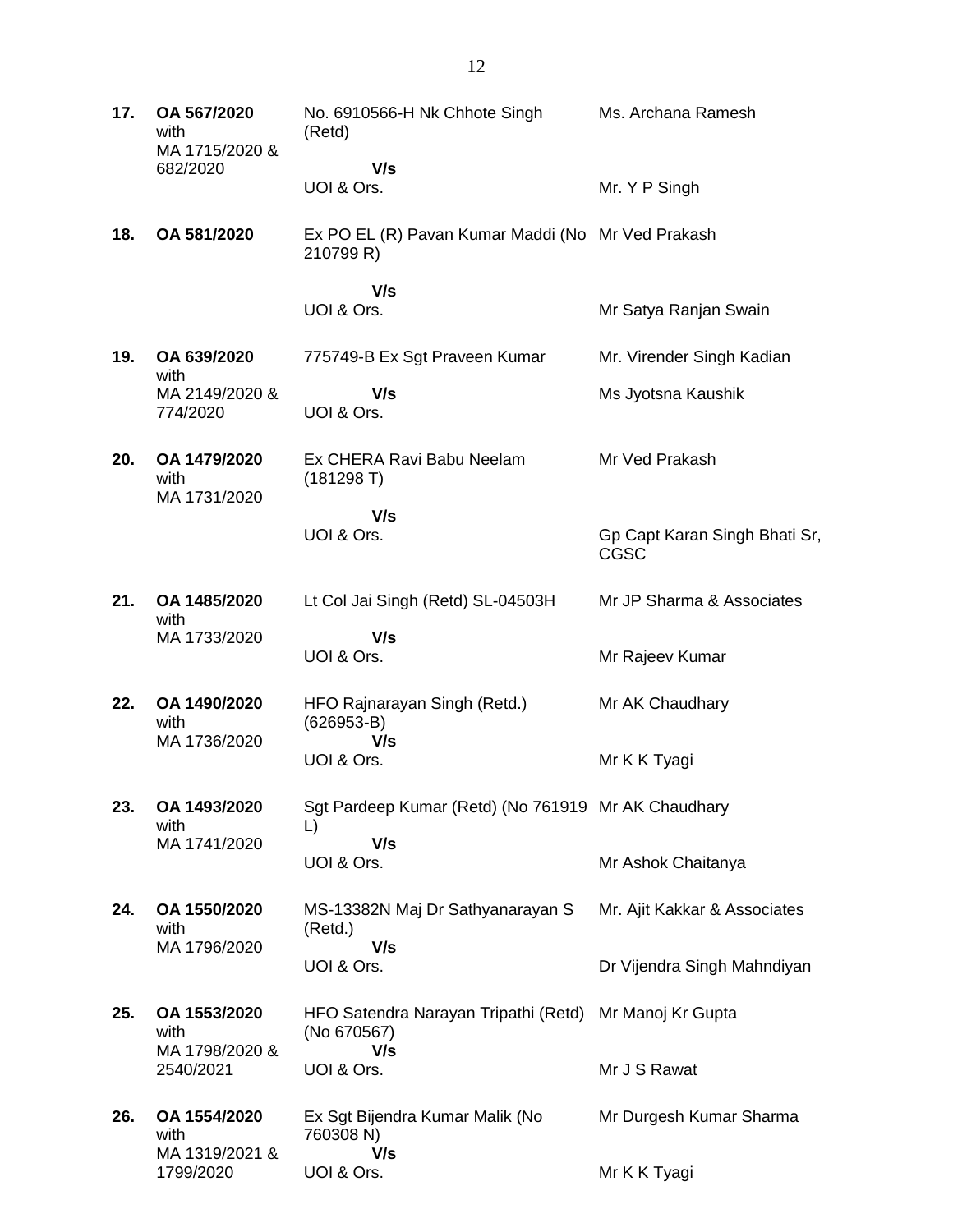**27. OA 1556/2020** with MA 2116/2021 IC-35563Y Maj Gen B K Jain (Retd.)  **V/s** UOI & Ors. Mr. Indra Sen Singh/Abhishek Singh Mr Prabodh Kumar **28. OA 1909/2020** with MA 2186/2021 & 2214/2020 Sumathy Suresh W/o Late Hav/CLk M. Mr. Ajit Kakkar & Associate Suresh (4268072-Y)  **V/s** UOI & Ors. Ms. Barkha Babbar **29. OA 1910/2020** with MA 2149/2021 & 2215/2020 Ex Sgt Prashant Kumar (776639-G)  **V/s** UOI & Ors. Mr. Ajit Kakkar & Associates Ms. Barkha Babbar **30. OA 1984/2020** with MA 2177/2021 & 2289/2020 Ex Nk Jai Singh (13976472A)  **V/s** UOI & Ors. Mr Janak Raj Rana Ms. Barkha Babbar **31. OA 1997/2020** with MA 1862/2021 & 2300/2020 Gp Capt Kannan Sankar (Retd.) (17756-R)  **V/s** UOI & Ors. Mr Ajit Kakkar & Associates Mr. J S Rawat **32. OA 298/2021** with MA 1292/2021 & 371/2021 Ex Rect Shailesh Kumar Yadav (17016343-Y)  **V/s** UOI & Ors. Mr S M Dalal Mr. Y P Singh **33. OA 709/2021** with MA 1294/2021 Ex Hav Gane Kanta Rao (6937627-Y)  **V/s** UOI & Ors. Mr Rohit Pratap & Associates Dr. Vijendra Singh Mahndiyan **34. OA 1191/2021** with MA 190/2022 Ex Nb Sub Munna Mani Tiwari (JC-777140 Y)  **V/s** UOI & Ors. Mr Ajit Kakkar & Associates Ms. Barkha Babbar **35. OA 1213/2021** with MA 1096/2021 & 2871/2021 (IC-42146 P) Col P P Barakoti (Retd)  **V/s** UOI & Ors. Mr Chaitanya Agarwal Dr. Vijendra Singh Mahndiyan **36. OA 1755/2021** with MA 1705/2021 & Ex Sep Kunwar Pal Singh (2786816 K) Mr Ajit Kakkar & Associates  **V/s**

Mr. J S Rawat

2945/2021

UOI & Ors.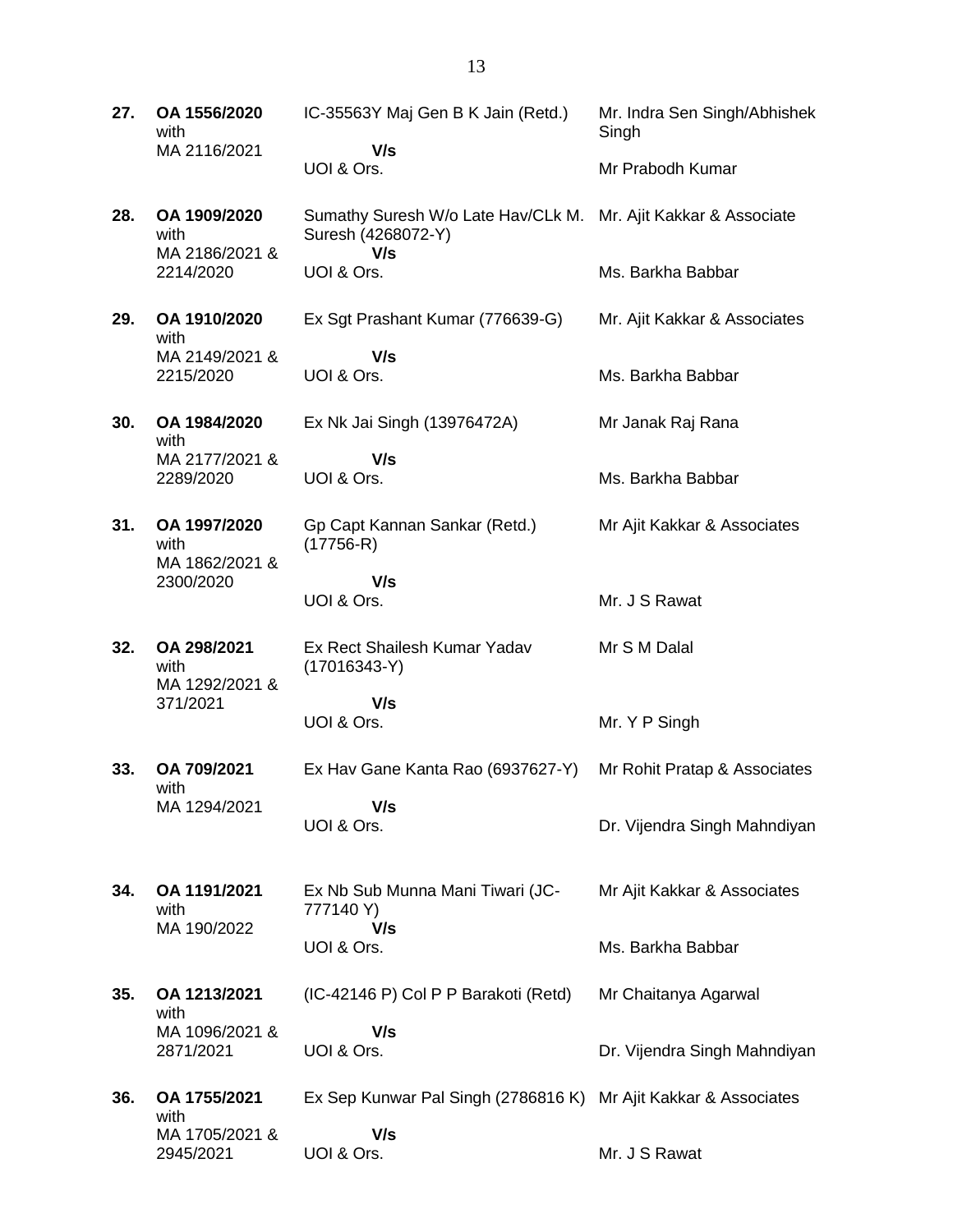| 37. | OA 1797/2021                           | Sep Suraj Gurung (Retd) (No 5046008 Mr US Maurya<br>A)            |                                                                     |
|-----|----------------------------------------|-------------------------------------------------------------------|---------------------------------------------------------------------|
|     |                                        | V/s<br>UOI & Ors.                                                 | Mr. Y P Singh                                                       |
| 38. | OA 1798/2021<br>with<br>MA 1753/2021   | Sgt Panalal Kumar Gupta (Retd) (No<br>792193)                     | Mr Manoj Kr Gupta                                                   |
|     |                                        | V/s<br>UOI & Ors.                                                 | Mr. Prabodh Kumar                                                   |
| 39. | OA 1807/2021<br>with<br>MA 1769/2021 & | Ex Hony Nb Sub Mool Chandra<br>(13918935 Y)<br>V/s                | Mr Virender Singh Kadian                                            |
|     | 181/2022                               | UOI & Ors.                                                        | Mr. Arvind Patel                                                    |
| 40. | OA 1818/2021<br>with                   | Ex Hav Hony Nb Sub Dharamvir Singh Mr V S Kadian<br>$(1463547-F)$ |                                                                     |
|     | MA 1774/2021 &<br>3003/2021            | V/s<br>UOI & Ors.                                                 | Ms Jyotsna Kaushik                                                  |
| 41. | OA 2461/2021<br>with                   | 648137-S MWO (HFL) R P Nair (Retd) Mr A K Chaudhary               |                                                                     |
|     | MA 2565/2021                           | V/s<br>UOI & Ors.                                                 | Mr D K Sabat                                                        |
| 42. | OA 2462/2021<br>with                   | 656052-T JWO Subash Chandra<br>Behera (Retd)                      | Mr A K Chaudhary                                                    |
|     | MA 2566/2021                           | V/s<br>UOI & Ors.                                                 | Mr V Pattabhi Ram                                                   |
| 43. | OA 2463/2021                           | L NK Prabal Singh Panwar (Retd.)<br>(4074298H)<br>V/s             | Mr U S Maurya                                                       |
|     |                                        | UOI & Ors.                                                        | Ms Jyotsna Kaushik                                                  |
| 44. | OA 2464/2021                           | Ex AC(U/T) Ram Chandra Choudhary<br>(7011666T)                    | Mr Pushpendra Kumar Dhaka                                           |
|     |                                        | V/s<br>UOI & Ors.                                                 | Mr. Neeraj, Sr CGSC                                                 |
| 45. | OA 2465/2021                           | Col Arun Sood (Retd) (IC 54716M)                                  | Mr S S Pandey & Associates                                          |
|     |                                        | V/s<br>UOI & Ors.                                                 | Mr. Neeraj, Sr CGSC                                                 |
| 46. | OA 2466/2021<br>with                   | No 15740298W Ex Rect Kuldip Kumar                                 | Mr Virender Singh Kadian                                            |
|     | MA 2580/2021                           | V/s<br>UOI & Ors.                                                 | Mr. Satya Ranjan Swain for R 1-<br>2 & 4 & Ms. Anjali Vohra for R-3 |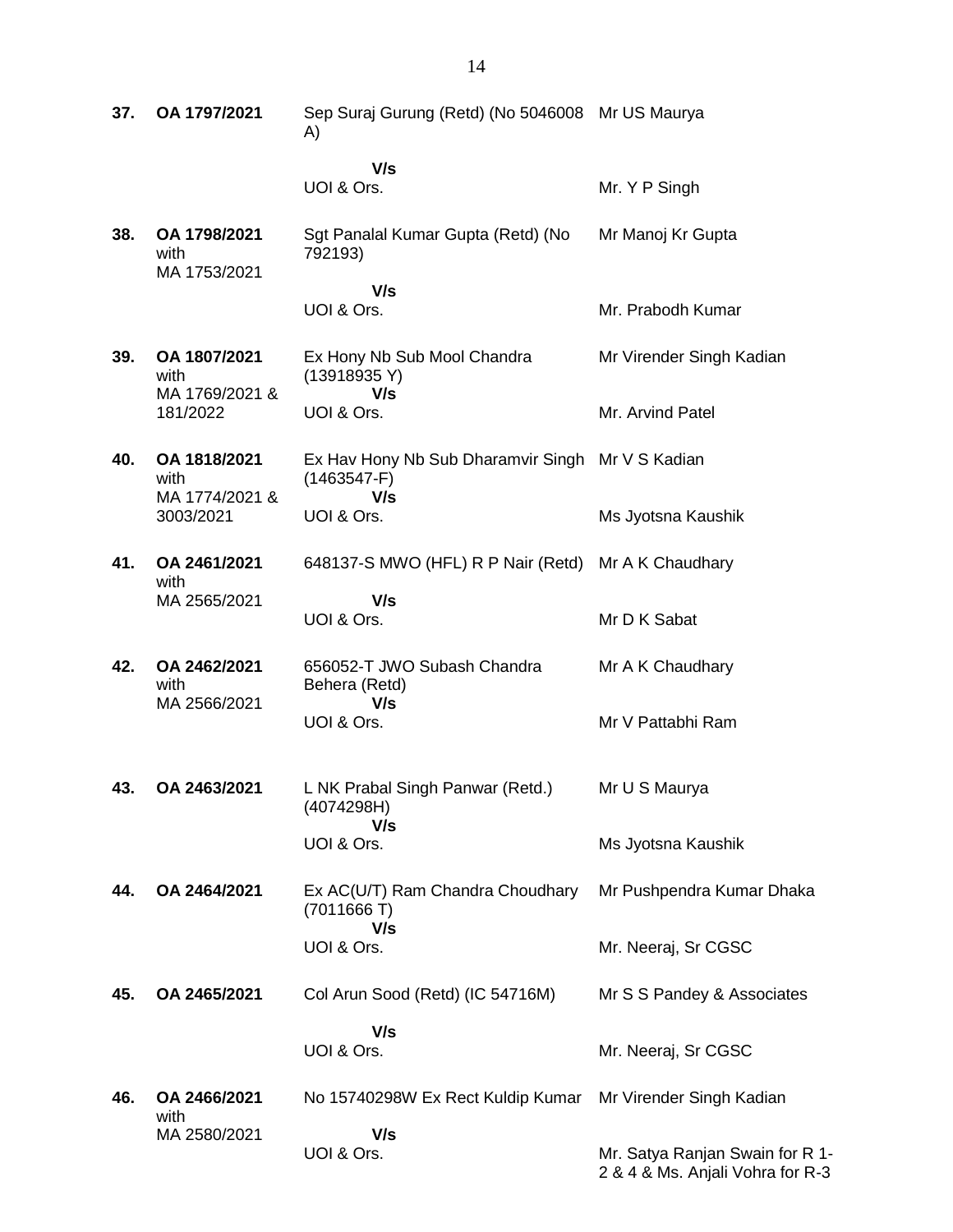| 47. | OA 2468/2021                                                          | (628250) WO Swapan Kumar Dey<br>(Retd)                              | Mr Manoj Kumar Gupta               |
|-----|-----------------------------------------------------------------------|---------------------------------------------------------------------|------------------------------------|
|     |                                                                       | V/s<br>UOI & Ors.                                                   | Ms Jyotsna Kaushik                 |
| 48. | OA 2481/2021                                                          | Ex CPO AF Kirankumar Kelam (No<br>139544 Y)                         | Mr Ved Prakash & Devendra<br>Kumar |
|     |                                                                       | V/s<br>UOI & Ors.                                                   | Mr. V Pattabhi Ram                 |
| 49. | OA 2484/2021                                                          | Ex MCA (AH) II Riyaz Ahmed (170441- Mr Ved Prakash & Devendra<br>T) | Kumar                              |
|     |                                                                       | V/s<br>UOI & Ors.                                                   | Mr. Satya Ranjan Swain             |
| 50. | OA 2550/2021<br>with                                                  | 638302-H JWO Satyabir Singh Singhal Mr A K Chaudhary<br>(Retd)      |                                    |
|     | MA 2693/2021                                                          | V/s<br>UOI & Ors.                                                   | Mr. K K Tyagi                      |
|     | <b>Pleadings Complete</b>                                             |                                                                     |                                    |
| 51. | OA 647/2015<br>with                                                   | Ex Nk Satyendra Kumar                                               | Ms. Archana Ramesh                 |
|     | MA 696/2015                                                           | V/s<br>UOI & Ors.                                                   | Dr Vijendra Singh Mahndiyan        |
| 52. | OA 1049/2015                                                          | Ex Hav (SKG) Kartar Singh                                           | Mr. D S Kauntae                    |
|     |                                                                       | V/s<br>UOI & Ors.                                                   | None                               |
| 53. | OA 1133/2015                                                          | Ex Sep Umed Ram                                                     | Mr SS Pandey                       |
|     |                                                                       | V/s<br>UOI & Ors.                                                   | Mr Prabodh Kumar                   |
| 54. | OA 498/2016                                                           | Wg Cdr Gurpreet Singh Sohal (Retd)                                  | Mr. Ajai Bhalla                    |
|     |                                                                       | V/s<br>UOI & Ors.                                                   | Mr. V Pattabhiram                  |
| 55. | OA 599/2017<br>with                                                   | Hony Sub Maj Prithi Singh (Retd) &<br>Ors.                          | Mr Anil Srivastava & Associates    |
|     | MA 1302/2019,<br>1303/2019,<br>1304/2019,<br>1447/2019 &<br>1571/2019 | V/s<br>UOI & Ors.                                                   | Ms Jyotsana Kaushik                |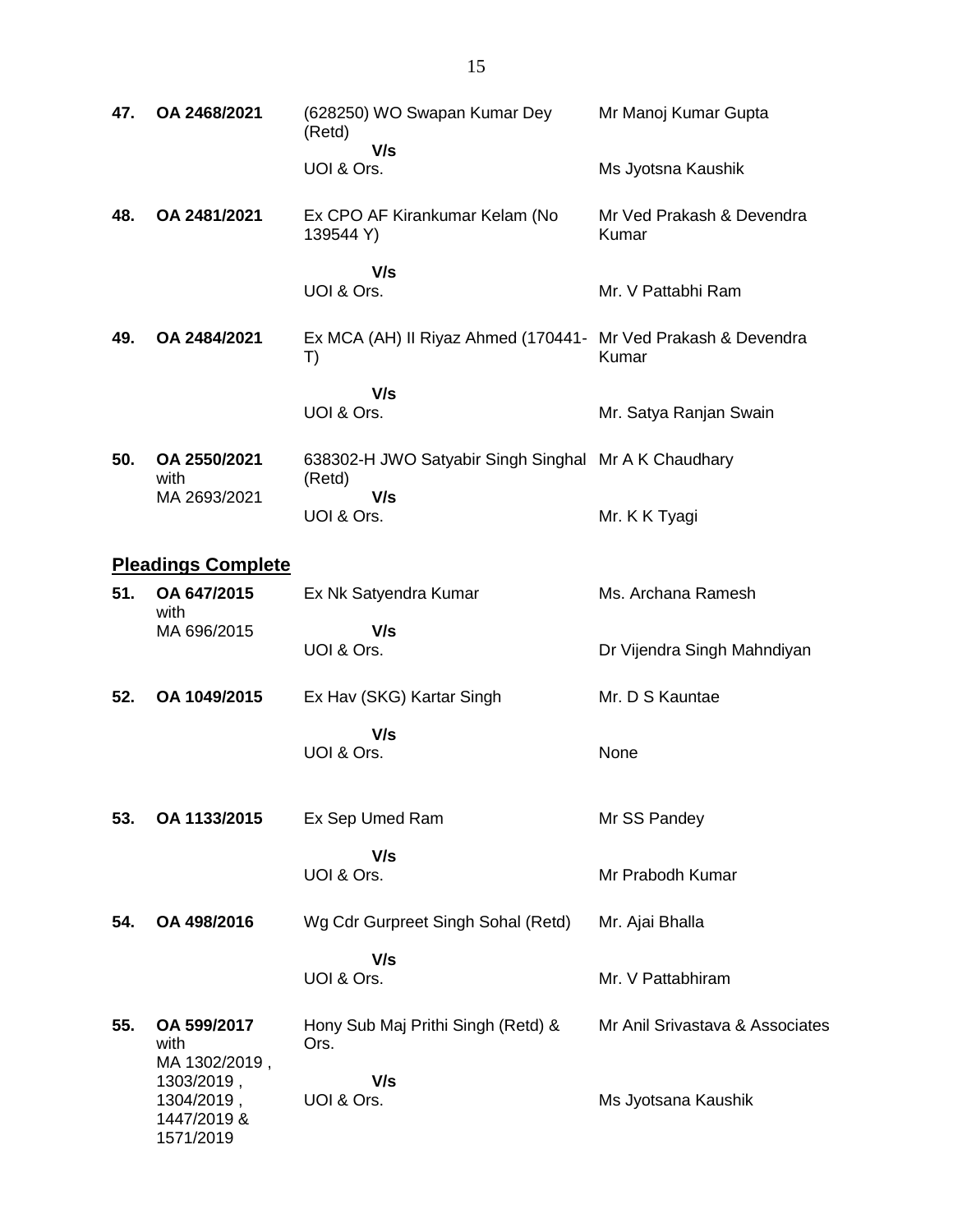| 56. | OA (Appeal)<br>1934/2017<br>with<br>MA 669/2019 | No.15218119H Ex Gnr Anil Kumar<br>Solanky (In Jail) Thru his Father<br>Rampal Solanky<br>V/s | Mr. Romil Pathak                             |
|-----|-------------------------------------------------|----------------------------------------------------------------------------------------------|----------------------------------------------|
|     |                                                 | UOI & Ors.                                                                                   | Dr Vijendra Singh Mahndiyan                  |
| 57. | OA 2049/2017                                    | Maj V Kamakshi (Retd) (NR-16751-L)                                                           | Mr. Ajit Kakkar                              |
|     |                                                 | V/s<br>UOI & Ors.                                                                            | Gp Capt Karan Singh Bhati Sr.<br><b>CGSC</b> |
| 58. | OA 1480/2018                                    | IC-55756A Maj Amar Singh Chandel<br>(Retd.)                                                  | Mr. S S Pandey                               |
|     |                                                 | V/s<br>UOI & Ors.                                                                            | None                                         |
| 59. | OA 1745/2018<br>with<br>MA 1947/2018            | Ex Rect. Ravindra Kumar (No<br>18016292M)<br>V/s                                             | Ms Archana Ramesh                            |
|     |                                                 | UOI & Ors.                                                                                   | Mr. V S Tomar                                |
| 60. | OA 1785/2018<br>with<br>MA 1975/2018            | Ex ERA 4 Udaya Bhaskar Kalla<br>$(182051-B)$<br>V/s                                          | Mr. Ved Prakash                              |
|     |                                                 | UOI & Ors.                                                                                   | Mr. Shyam Narayan                            |
| 61. | OA 1803/2018                                    | Ex Hav (Hony Nb Sub) Rajender Singh Mr Virender Singh Kadian<br>(No 3172476 A)               |                                              |
|     |                                                 | V/s<br>UOI & Ors.                                                                            | Mr. V Pattabhi Ram                           |
| 62. | OA 76/2019                                      | Ex Hav Satya Pal (No 13957319 P)                                                             | Mr Virender Singh Kadian                     |
|     |                                                 | V/s<br>UOI & Ors.                                                                            | Mr. Rajesh Kumar Das                         |
| 63. | OA 383/2019<br>with                             | No. 10315123-A Ex Hav Dalbir                                                                 | Mr. S M Dalal                                |
|     | MA 924/2019                                     | V/s<br>UOI & Ors.                                                                            | Mr Avdhesh Kumar Singh                       |
| 64. | OA 386/2019<br>with                             | NO 137249F Ex PO (CD) Som Kumar                                                              | Mr. VS Kadian                                |
|     | MA 933/2019                                     | V/s<br>UOI & Ors.                                                                            | Mr. Arvind Patel                             |
| 65. | OA 388/2019<br>with                             | No. 778926-B Ex Cpl Dilip Kumar                                                              | Mr. Virender Singh Kadian                    |
|     | MA 939/2019                                     | V/s<br>UOI & Ors.                                                                            | Dr. Vijendra Singh Mahndiyan                 |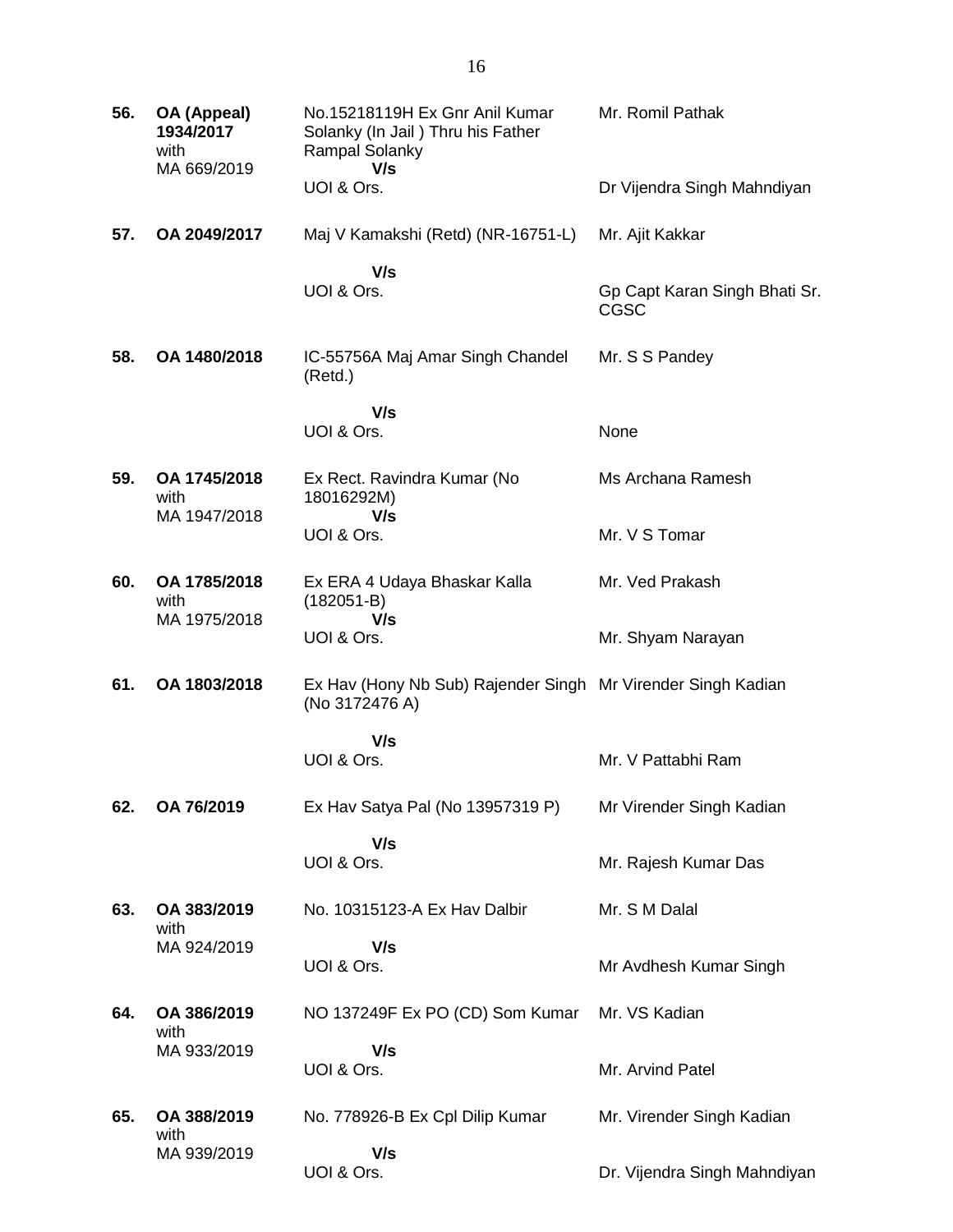**66. OA 527/2019** with MA 1095/2019 No 1455163 Ex Spr Sajinder Singh  **V/s** UOI & Ors. Mr. VS Kadian Mr. Avdhesh Kumar **67. OA 669/2019** with MA 1266/2019 No. 7119300 Ex Cfn Prabhakar Singh  **V/s** UOI & Ors. Mr. Praveen Kumar Mr. Satya Ranjan Swain **68. OA 690/2019** with MA 1288/2019 NO 772650 Ex Sgt Sayan Panja  **V/s** UOI & Ors. Mr. VS Kadian Dr. Vijendra Singh Mahndiyan **69. OA 691/2019** with MA 1289/2019 IC-42592W Col Shrikant N Dixit (Retd.) Mr. Aditya Singh Puar  **V/s** UOI & Ors. Mr. K K Tyagi **70. OA 919/2019** with MA 1565/2019 , 2953/2019 & 2954/2019 Smt Saberi Sen W/o Ex Cpl Saktimoy Sen (No 200820)  **V/s** UOI & Ors. Mr Charan Singh & Rajkumar Mr. Anil Gautam for R 1-3, None for R-4 **71. OA 1040/2019** with MA 1714/2019 Ex Hav Ram Kumar (No 1481129 P)  **V/s** UOI & Ors. Mr Virender Singh Kadian Mr. Arvind Kumar **72. OA 1081/2019** with MA 1753/2019 Smt Parmeshwari Wd/o No 3143234P Late Nk Tara Chand Verma  **V/s** UOI & Ors. Mr Virender Singh Kadian Mr. Rajesh Kumar Das **73. OA 1367/2019** JC-450695X Ex Sub Yadav Narendra Kumar  **V/s** UOI & Ors. Mr. Virender Singh Kadian Mr Avdhesh Kumar Singh **74. OA 1469/2019** Ex SGT Shiv Prakasham (No 777279F)  **V/s** UOI & Ors. Mr. Ajit Kakkar Dr. Vijendra Singh Mahndiyan **75. OA 1492/2019** with MA 2412/2019 Asha Sinha W/o Late Wg Cdr SK Sinha (No 23069)  **V/s** UOI & Ors. Mr Gyanendra Kumar & Smt Vijaya Singh Mr. Anil Gautam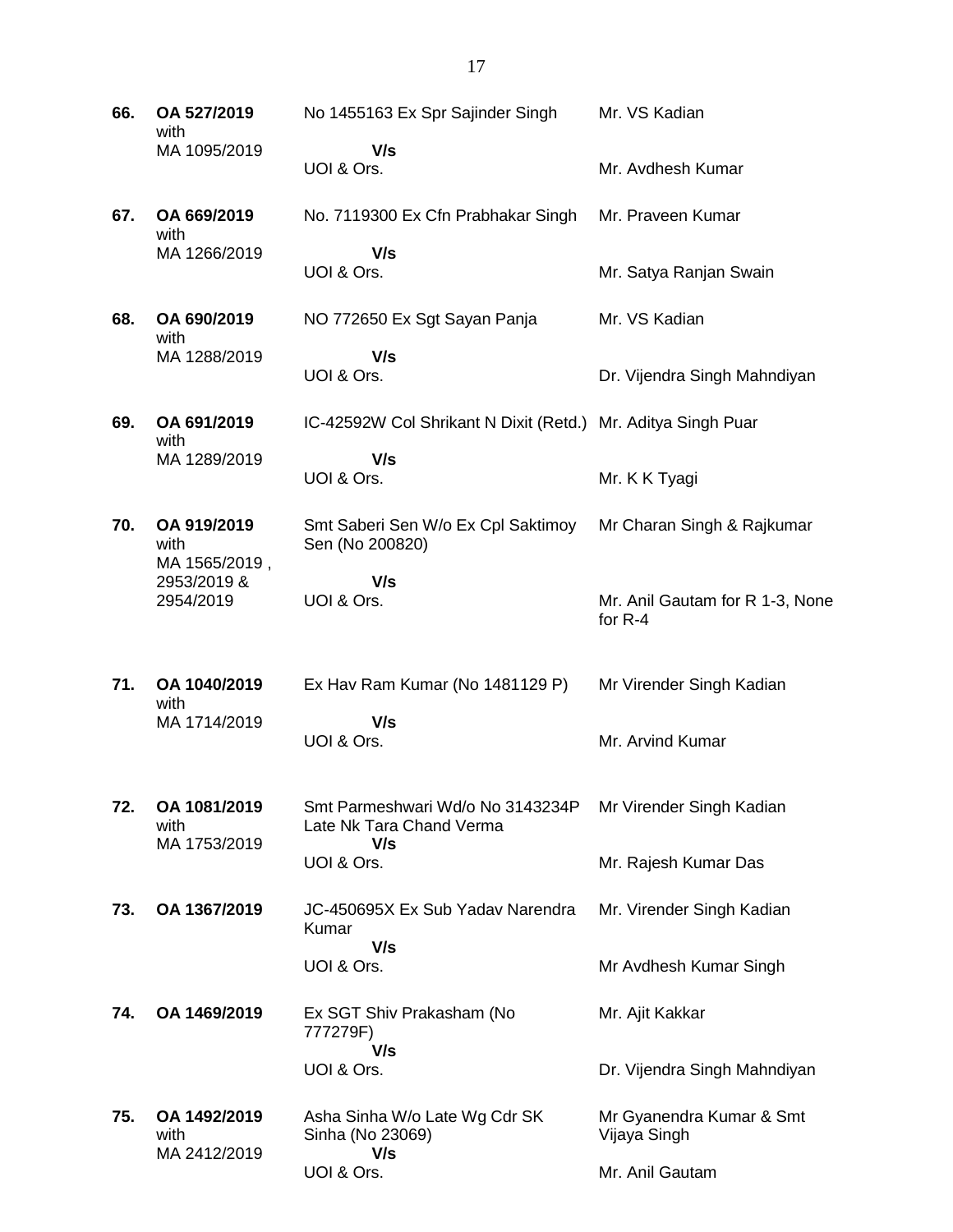| 76. | OA 1575/2019         | Ex SGT (ACP) Nagendra Yadav (No<br>720301)<br>V/s    | Mr Baljeet Singh                                 |
|-----|----------------------|------------------------------------------------------|--------------------------------------------------|
|     |                      | UOI & Ors.                                           | Mr. K K Tyagi                                    |
| 77. | OA 1758/2019         | Ex POEL (P) Pramod Kumar (No<br>137119K)             | Mr. VS Kadian                                    |
|     |                      | V/s<br>UOI & Ors.                                    | Mr. Neeraj, Sr. CGSC                             |
| 78. | OA 1868/2019         | Ex JWO Surinder Singh (726365)                       | Mr. Baljeet Singh & Deepika<br>Sheoran           |
|     |                      | V/s<br>UOI & Ors.                                    | Mr. Arvind Patel                                 |
| 79. | OA 2173/2019<br>with | No 774811 Ex SGT Bijender Kumar                      | Mr VS Kadian                                     |
|     | MA 3038/2019         | V/s<br>UOI & Ors.                                    | Mr. Shyam Narayan                                |
| 80. | OA 2176/2019         | No 690695N Ex JWO Krishan Kumar<br>Tyagi             | Mr Virender Singh Kadian                         |
|     |                      | V/s<br>UOI & Ors.                                    | Mr. Shyam Narayan                                |
| 81. | OA 42/2020<br>with   | Col Pradeep Bhatia (IC-43872W)                       | Ms Archana Ramesh                                |
|     | MA 47/2020           | V/s<br>UOI & Ors.                                    | Gp Capt Karan Singh Bhati, Sr.<br>CGSC           |
| 82. | OA 62/2020<br>with   | Ex Sub Ramayan Prasad (JC 307534<br>M)               | Mr Ajit Kakkar, Alpana Yadav<br>and Madhuri Koli |
|     |                      |                                                      |                                                  |
|     | MA 66/2020           | V/s<br>UOI & Ors.                                    | Mr. Arvind Patel                                 |
| 83. | OA 73/2020<br>with   | Maj Gen Rakesh Kumar Bhardwaj<br>(Retd) (IC 39621 P) | Mr Aditya Singh Puar                             |
|     | MA 561/2020          | V/s<br>UOI & Ors.                                    | Mr. Prabodh Kumar                                |
| 84. | OA 245/2020<br>with  | Ex Sgt Praveen Kumar Manchikanti<br>(No 791713R)     | Mr. Bharat Singh & Associates                    |
|     | MA 283/2020          | V/s<br>UOI & Ors.                                    | Mr. Anil Gautam                                  |
| 85. | OA 571/2020          | 796179 Sgt Arun Rana (Retd)                          | Mr Manoj Kumar Gupta                             |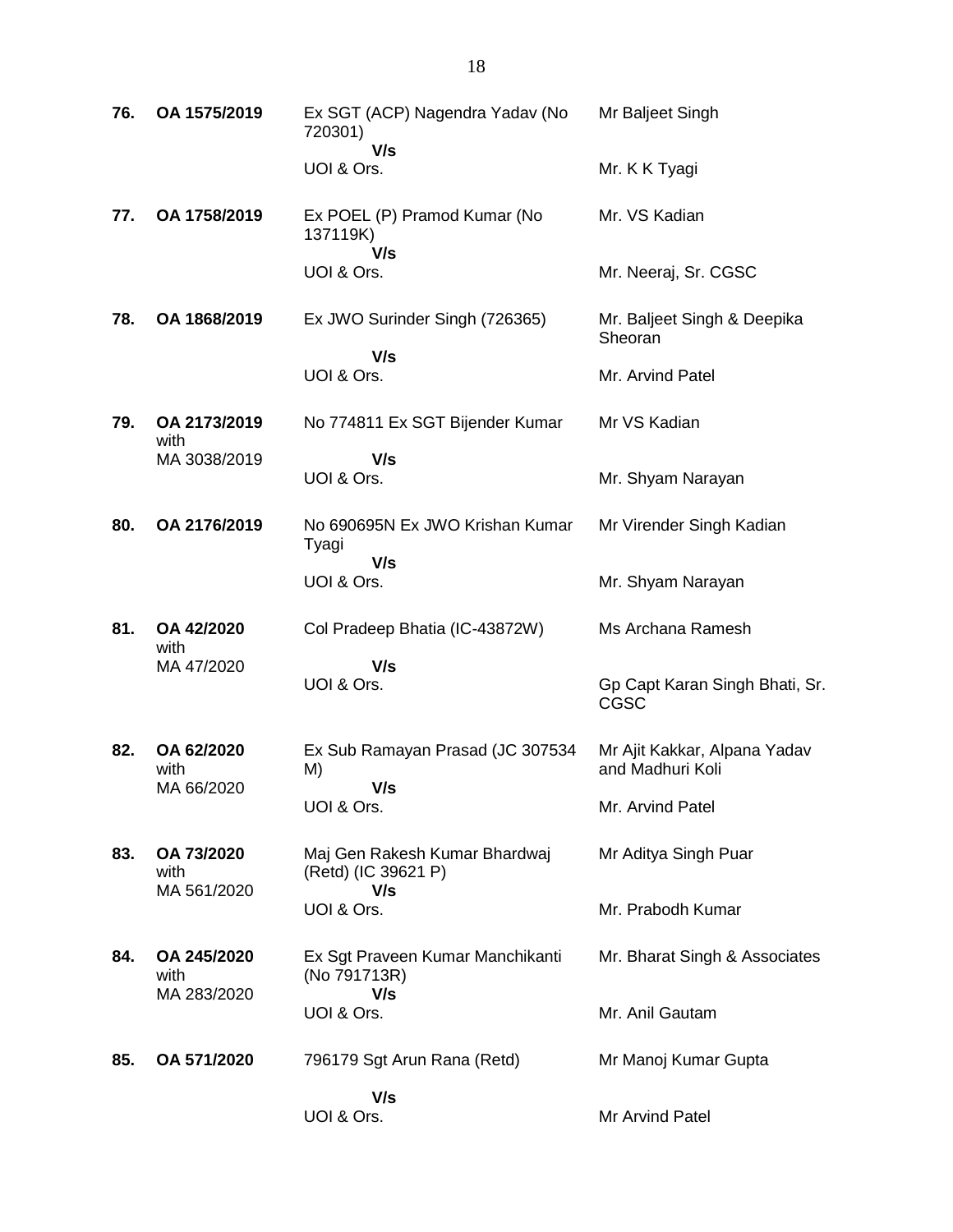| 86. | OA 632/2020                          | 673554 Ex HFO Hariom                             | Mr. Virender Singh Kadian              |
|-----|--------------------------------------|--------------------------------------------------|----------------------------------------|
|     |                                      | V/s<br>UOI & Ors.                                | Mr. K K Tyagi                          |
| 87. | OA 649/2020                          | Ex Hav Raju Vakamulla (6395463-F)                | Mr. Durgesh Kumar Sharma               |
|     | with<br>MA 780/2020                  | V/s<br>UOI & Ors.                                | Mr Arvind Patel                        |
| 88. | OA 1090/2020                         | MWO Kishore Kumar (No 666695)<br>Retd<br>V/s     | Mr Manoj Kr Gupta                      |
|     |                                      | UOI & Ors.                                       | Mr. V S Tomar                          |
| 89. | OA 1354/2020                         | Ex Nk Vijayan VV (10290952-A)                    | Mr. U S Maurya                         |
|     |                                      | V/s<br>UOI & Ors.                                | Mr. Shyam Narayan                      |
| 90. | OA 1474/2020                         | Ex LNK DSC Raj Kumar (7776111 Y)                 | Mr Ved Prakash                         |
|     |                                      | V/s<br>UOI & Ors.                                | Mr Avdhesh Kumar Singh                 |
| 91. | OA 1478/2020<br>with<br>MA 1730/2020 | Ex ERA-3 Krishnardula Hari Krishna<br>(181302 A) | Mr Ved Prakash                         |
|     |                                      | V/s<br>UOI & Ors.                                | Mr Arvind Patel                        |
| 92. | OA 1480/2020<br>with                 | Ex EAP-3 Dipak Kumar Sriwastwa<br>$(119337-Y)$   | Mr. Ved Prakash                        |
|     | MA 1732/2020                         | V/s<br>UOI & Ors.                                | Mr Anil Gautam                         |
| 93. | OA 1481/2020                         | Ex PO ME Sujith Thachanandiyil<br>(137673 W)     | Mr Ved Prakash                         |
|     |                                      | V/s<br>UOI & Ors.                                | Mr. Harish V Shankar                   |
| 94. | OA 1482/2020                         | Ex WO Sureshchandra Bhatt (No<br>669862)         | Mr Indra Sen Singh & Abhishek<br>Singh |
|     |                                      | V/s<br>UOI & Ors.                                | Mr Rajeev Kumar                        |
| 95. | OA 1483/2020                         | WO Dadan Singh (Retd) (No 668728)                | Mr Manoj Kr Gupta                      |
|     |                                      | V/s<br>UOI & Ors.                                | Mr Avdhesh Kumar Singh                 |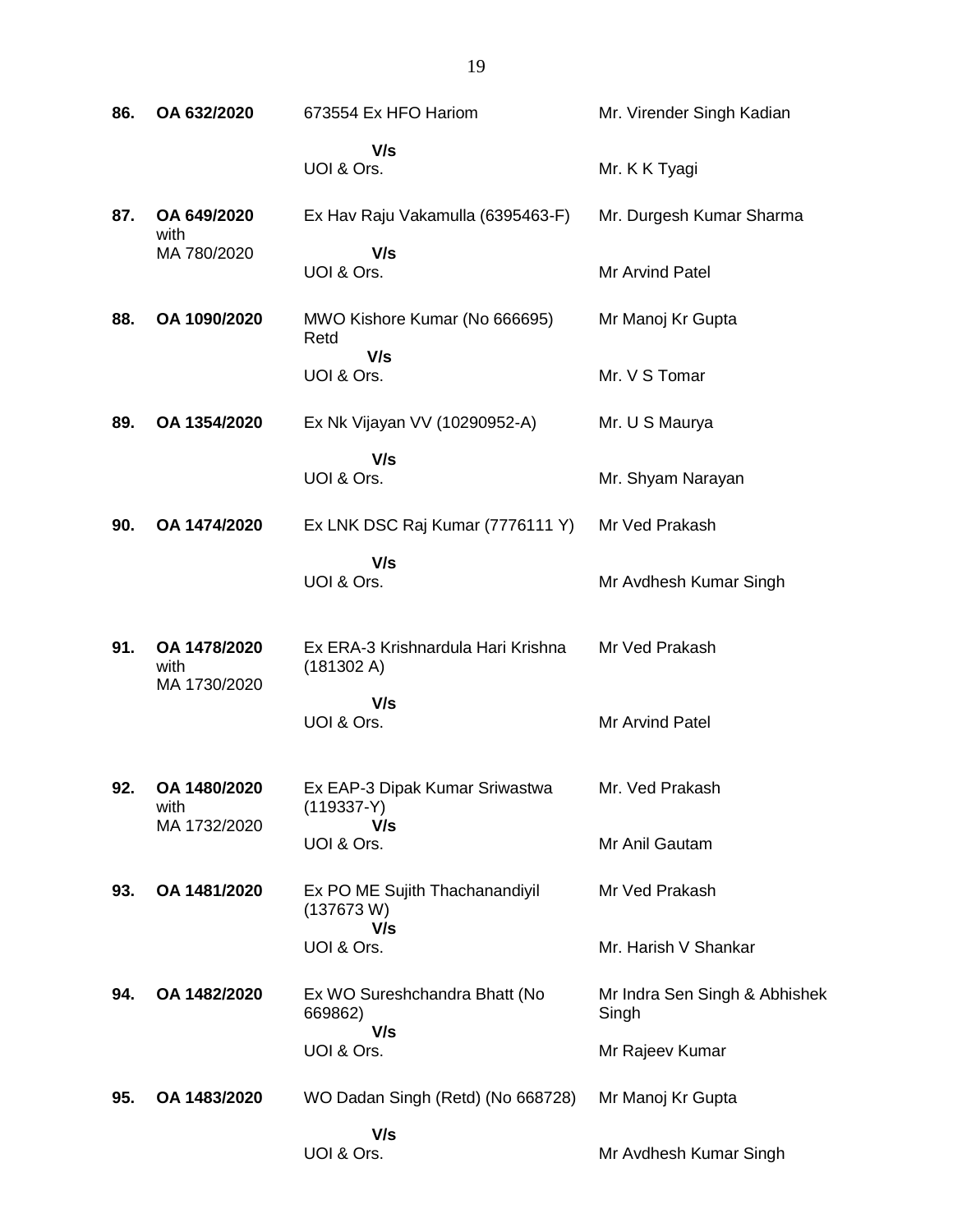| 96.  | OA 1486/2020<br>with<br>MA 1734/2020       | Air Cmde Yogesh Handa (17821)<br>(Retd.)<br>V/s             | Mr. Ajai Bhalla                            |
|------|--------------------------------------------|-------------------------------------------------------------|--------------------------------------------|
|      |                                            | UOI & Ors.                                                  | Mr Rajeev Kumar                            |
| 97.  | OA 1489/2020<br>with<br>MA 1735/2020       | Ex Sgt Suresh Prasad Sharma<br>(773343L)                    | Mr Durgesh Kumar Sharma                    |
|      |                                            | V/s<br>UOI & Ors.                                           | Mr J S Yadav                               |
| 98.  | OA 1552/2020                               | Ex Hony Fg Offr Satyaveer Yadav<br>$(636908-A)$<br>V/s      | Mr. A K Trivedi & Associates               |
|      |                                            | UOI & Ors.                                                  | Mr Anil Gautam                             |
| 99.  | OA 1823/2020<br>with                       | Ex Sgt Mukesh Kumar (764186)                                | Mr. Baljeet Singh & Ms. Deepika<br>Sheoran |
|      | MA 2101/2020                               | V/s<br>UOI & Ors.                                           | Ms Barkha Babbar                           |
|      | 100. OA 318/2021<br>with                   | Ex Nk Mohan Singh (4170379 A)                               | Mr Virender Singh Kadian                   |
|      | MA 390/2021                                | V/s<br>UOI & Ors.                                           | Mr Rajeev Kumar                            |
| 101. | OA 919/2021<br>with<br>MA 947/2021         | Ex Nk Shambhoo Dayal (No 1587168<br>Y)                      | Mr Praveen Kumar                           |
|      |                                            | V/s<br>UOI & Ors.                                           | Mr. Avdhesh Kumar Singh                    |
|      |                                            |                                                             |                                            |
|      | 102. OA 970/2021<br>with<br>MA 2686/2021 & | Ex Nk Tulsi Das (14282836-F)<br>V/s                         | Mr Ashok Kumar & Pardeep<br>Singh Nandal   |
|      | 963/2021                                   | UOI & Ors.                                                  | Ms. Jyotsna Kaushik                        |
|      | 103. OA 1214/2021                          | JC 843892L Ex Nb Sub Jadhav<br>Gajendra Digambar Rao<br>V/s | Mr Virender Singh Kadian                   |
|      |                                            | UOI & Ors.                                                  | Mr. Neeraj, Sr CGSC                        |
|      | 104. OA 1225/2021<br>with                  | Ex Sgt T B Krishnakumar (772105-K)                          | Mr Ved Prakash & Devendra<br>Kumar         |
|      | MA 1100/2021                               | V/s<br>UOI & Ors.                                           | Mr. Neeraj, Sr CGSC                        |
| 105. | OA 1789/2021<br>with                       | Sqn Ldr VP Sharma (Retd) (BC 17252)<br>Adm                  | Mr Ajai Bhalla                             |
|      | MA 1745/2021                               | V/s<br>UOI & Ors.                                           | Dr. Vijendra Singh Mahndiyan               |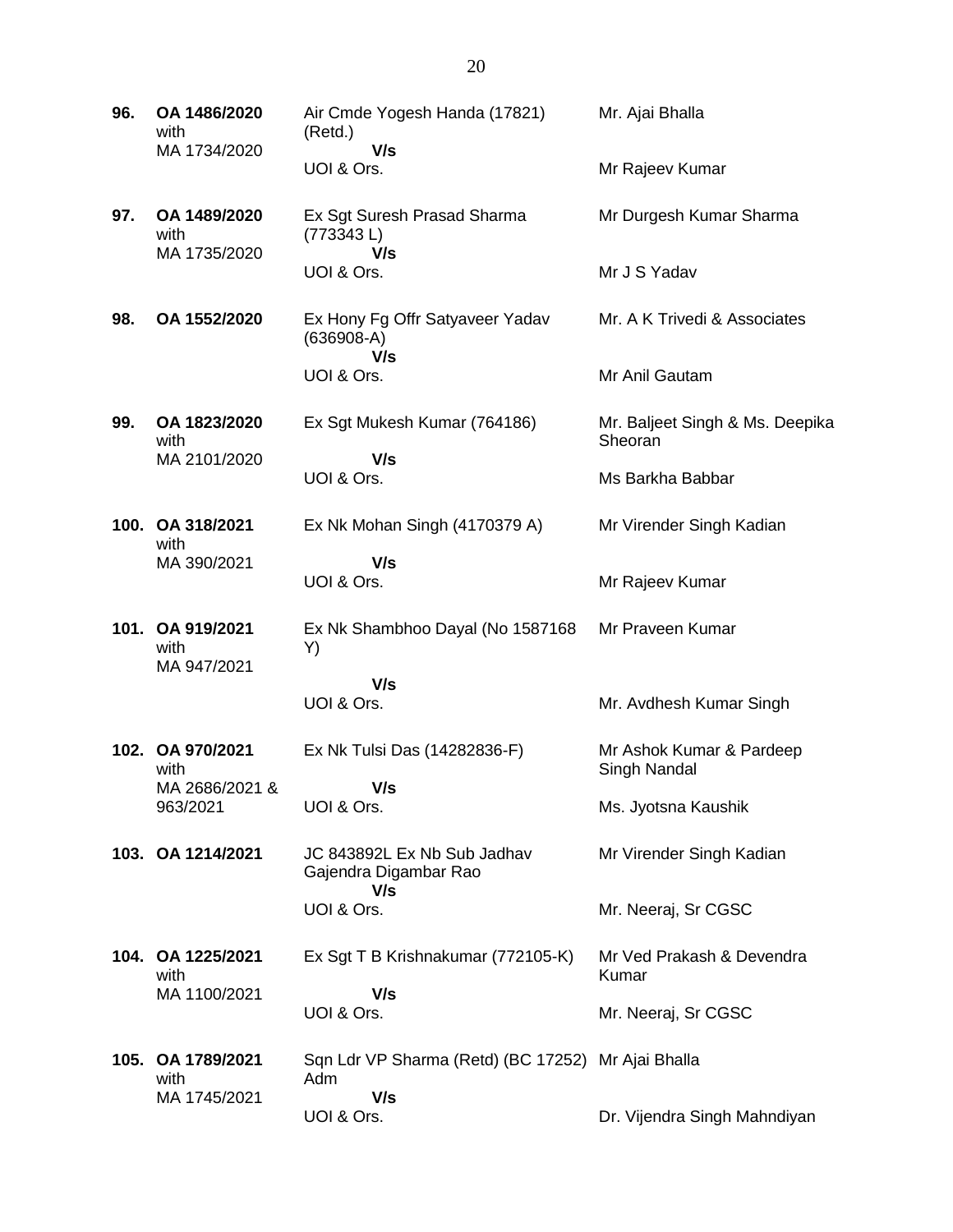|      | 106. OA 1799/2021<br>with<br>MA 1754/2021 | Ex Spr Patil Dipak Ramkrushna (No<br>15571768 N)<br>V/s | Mr Virender Singh Kadian |
|------|-------------------------------------------|---------------------------------------------------------|--------------------------|
|      |                                           | UOI & Ors.                                              | Mr. Shyam Narayan        |
| 107. | OA 1800/2021<br>with                      | Col Gyaneshwar Prasad (Retd) (IC-<br>15916M)            | Mr Aditya Singh Paur     |
|      | MA 1761/2021                              | V/s<br>UOI & Ors.                                       | Mr. Neeraj, Sr CGSC      |
|      |                                           |                                                         |                          |

## **FOR FINAL HEARING**

| 108. OA 455/2015<br>with  | Ex Sep Uday Singh (No.3200802W) | Mr. SS Pandey  |
|---------------------------|---------------------------------|----------------|
| MA 486/2015 &<br>487/2015 | V/s<br>UOI & Ors.               | Mr Anil Gautam |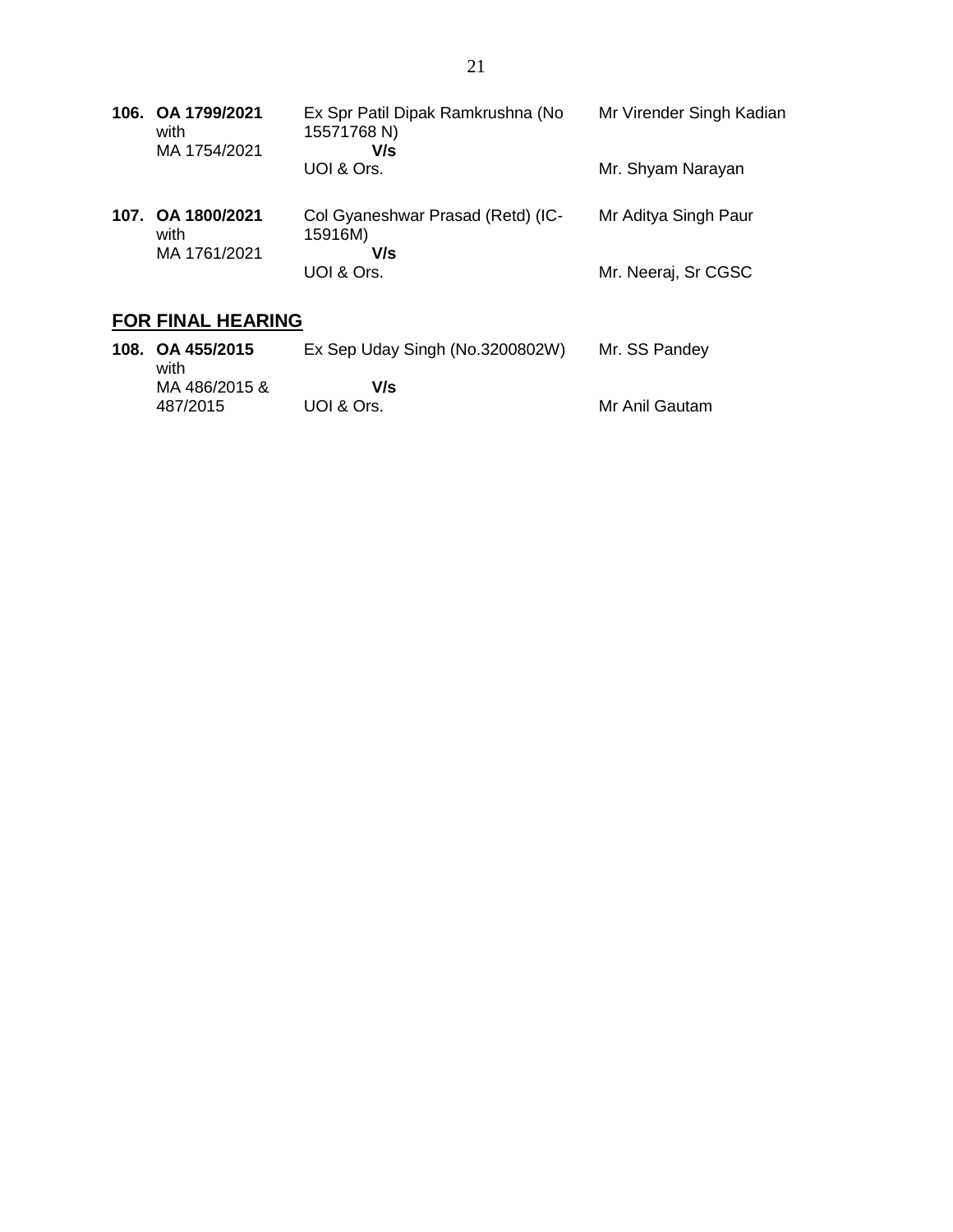**Date: 26-05-2022**

**Timing: 10:30 AM to 01.00 PM & 02.00 PM to 04.30 PM**

## **COURT No. 3 (First Floor)**

## **THIS BENCH WILL ASSEMBLE AT 11.00 AM**

#### **CORAM:**

### **HON'BLE MS. JUSTICE ANJANA MISHRA HON'BLE LT. GEN. P. M. HARIZ**

### **THIS MATTER SHALL BE TAKEN THROUGH VIRTUAL HEARING**

#### **Link for Virtual Hearing Court No. 3:**

[https://teams.microsoft.com/l/meetup](https://teams.microsoft.com/l/meetup-join/19%3ameeting_YzM1YjNlYTktMWZmNi00ZDJhLThlNDMtNmIwMzI3Mjk5Nzll%40thread.v2/0?context=%7b%22Tid%22%3a%22fc4c6c05-6869-467f-a6f3-f24992686fb3%22%2c%22Oid%22%3a%2202997333-9a59-4ac9-b7cf-205d2fa1df55%22%7d)[join/19%3ameeting\\_YzM1YjNlYTktMWZmNi00ZDJhLThlNDMtNmIwMzI3Mjk5Nzll%40thr](https://teams.microsoft.com/l/meetup-join/19%3ameeting_YzM1YjNlYTktMWZmNi00ZDJhLThlNDMtNmIwMzI3Mjk5Nzll%40thread.v2/0?context=%7b%22Tid%22%3a%22fc4c6c05-6869-467f-a6f3-f24992686fb3%22%2c%22Oid%22%3a%2202997333-9a59-4ac9-b7cf-205d2fa1df55%22%7d) [ead.v2/0?context=%7b%22Tid%22%3a%22fc4c6c05-6869-467f-a6f3](https://teams.microsoft.com/l/meetup-join/19%3ameeting_YzM1YjNlYTktMWZmNi00ZDJhLThlNDMtNmIwMzI3Mjk5Nzll%40thread.v2/0?context=%7b%22Tid%22%3a%22fc4c6c05-6869-467f-a6f3-f24992686fb3%22%2c%22Oid%22%3a%2202997333-9a59-4ac9-b7cf-205d2fa1df55%22%7d) [f24992686fb3%22%2c%22Oid%22%3a%2202997333-9a59-4ac9-b7cf-205d2fa1df55%22%7d](https://teams.microsoft.com/l/meetup-join/19%3ameeting_YzM1YjNlYTktMWZmNi00ZDJhLThlNDMtNmIwMzI3Mjk5Nzll%40thread.v2/0?context=%7b%22Tid%22%3a%22fc4c6c05-6869-467f-a6f3-f24992686fb3%22%2c%22Oid%22%3a%2202997333-9a59-4ac9-b7cf-205d2fa1df55%22%7d)

|    | S. No. Case No.                      | <b>Parties Name</b>                                                 | <b>Advocate for Petitioner /</b><br><b>Respondents</b> |
|----|--------------------------------------|---------------------------------------------------------------------|--------------------------------------------------------|
|    | <b>ADMISSION MATTERS</b>             |                                                                     |                                                        |
| 1. | OA 2764/2021                         | Smt Champa Devi Negi W/o Lt Shri<br>Hari Singh Negi MCPO-II 46731-F | Mr Shubham Gupta                                       |
|    |                                      | V/s                                                                 |                                                        |
|    |                                      | UOI & Ors.                                                          | Mr Prabodh Kumar                                       |
| 2. | OA 1064/2022                         | (681112 G) JWO Udya Nand Jha<br>(Retd)<br>V/s                       | Mr A K Chaudhary                                       |
|    |                                      | UOI & Ors.                                                          | Mr. Rajeev Kumar                                       |
| 3. | OA 1067/2022<br>with<br>MA 1435/2022 | Sub (CIk/SD) Thomas K Mathew<br>(Retd) (JC 269479 P)<br>V/s         | Mr Rakesh Kumar Yadav                                  |
|    |                                      | UOI & Ors.                                                          | Mr. Ayush Saxena                                       |
| 4. | OA 1068/2022<br>with<br>MA 1436/2022 | MWO (HFL) Manoj Kumar Singh<br>(Retd) (No 691690 B)<br>V/s          | Mr AK Chaudhary                                        |
|    |                                      | UOI & Ors.                                                          | Mr. Prabodh Kumar                                      |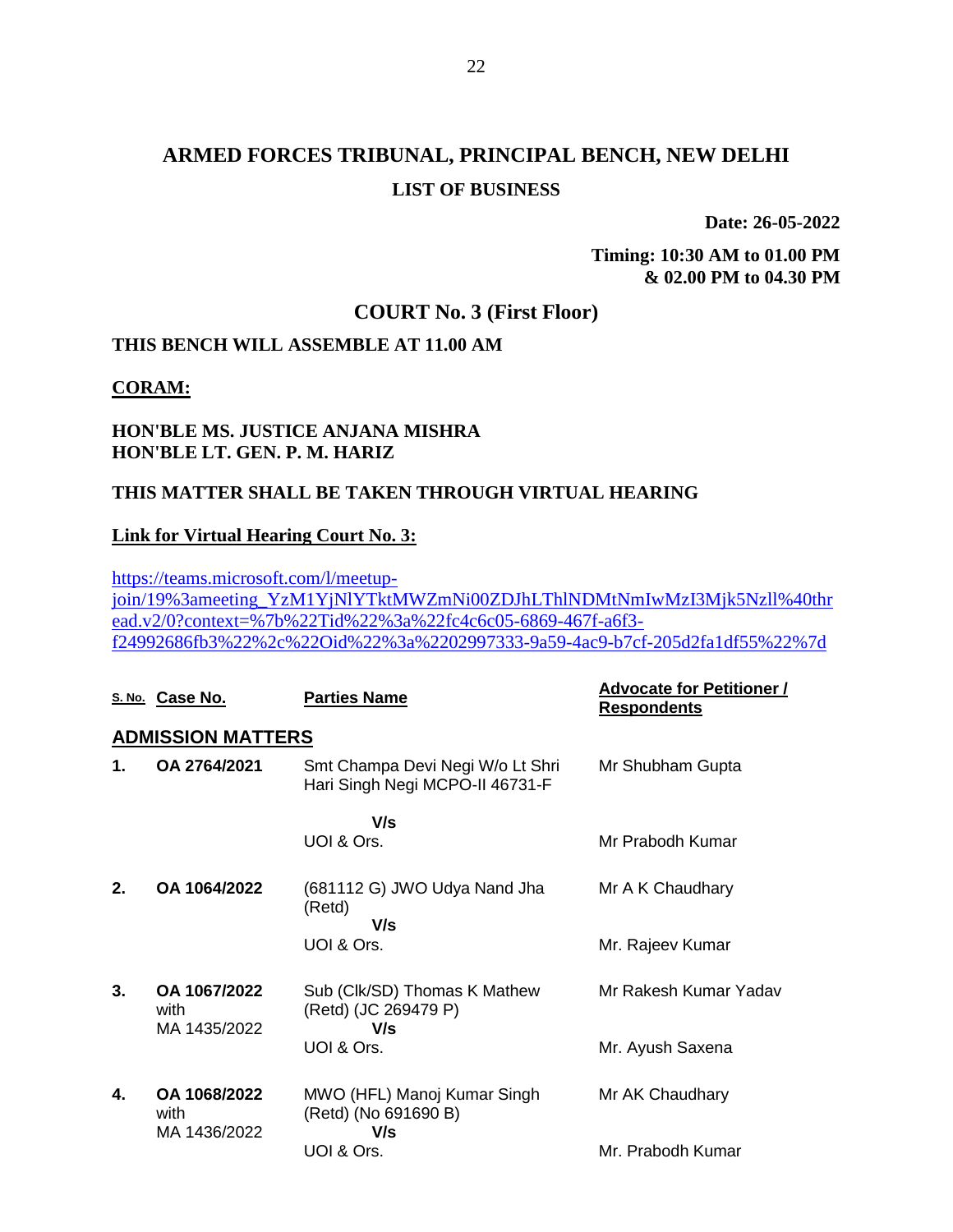| 5.         | OA 1105/2022                         | Ex Nk DSC Parshotam Lal 13912738K Mr Rohit Pratap & Associates |                                    |
|------------|--------------------------------------|----------------------------------------------------------------|------------------------------------|
|            |                                      | V/s<br>UOI & Ors.                                              | None                               |
| 6.         | OA 1111/2022                         | Nk/DSC Surender Kumar (Retd)<br>$(13687000-L)$                 | Mr U S Maurya                      |
|            |                                      | V/s<br>UOI & Ors.                                              | None                               |
| 7.         | OA 1112/2022<br>with                 | Ex AG EAP-4 Amit Kumar (500958-T)                              | Mr Ved Prakash & Devendra<br>Kumar |
|            | MA 1505/2022                         | V/s<br>UOI & Ors.                                              | None                               |
| 8.         | OA 1113/2022                         | Ex EA (P) 2 Inder Mohan Mendiratta<br>194601-A                 | Mr Ved Prakash & Devendra<br>Kumar |
|            |                                      | V/s<br>UOI & Ors.                                              | None                               |
| 9.         | OA 1118/2022<br>with<br>MA 1521/2022 | Ex Gunner Shiv Nandan Singh (No<br>15113592 P)                 | Ms Archana Ramesh & Mr K<br>Ramesh |
|            |                                      | V/s<br>UOI & Ors.                                              | None                               |
| 10.        | OA 1119/2022<br>with<br>MA 1522/2022 | Gnr/GD Dependra Pawar (Retd)<br>(15196935)                     | Mr Manoj Kr Gupta                  |
|            |                                      | V/s<br>UOI & Ors.                                              | None                               |
|            | <u>MA (EXECUTION)</u>                |                                                                |                                    |
| 11.        | MA 2496/2019<br>ın                   | Hav (GD) Nancha Ram Jat                                        | Mr NL Bareja                       |
|            | TA 646/2009                          | V/s<br>UOI & Ors                                               | Mr. Anil Gautam Sr CGSC            |
| 12.        | MA 550/2022<br>ın                    | Sgt James Joseph (Retd) (No 603742)                            | Mr Manoj Kumar Gupta               |
|            | OA 2104/2021                         | V/s<br>UOI & Ors                                               | Mr Anil Gautam                     |
| <b>RAs</b> |                                      |                                                                |                                    |
| 13.        | RA 23/2022<br>with                   | UOI & Ors                                                      | Mr Arvind Kumar                    |
|            | MA 1376/2022<br>in<br>OA 172/2022    | V/s<br>Nk/DSC Gobind Singh (Retd)<br>(14236653)                | Mr Manoj Kr Gupta                  |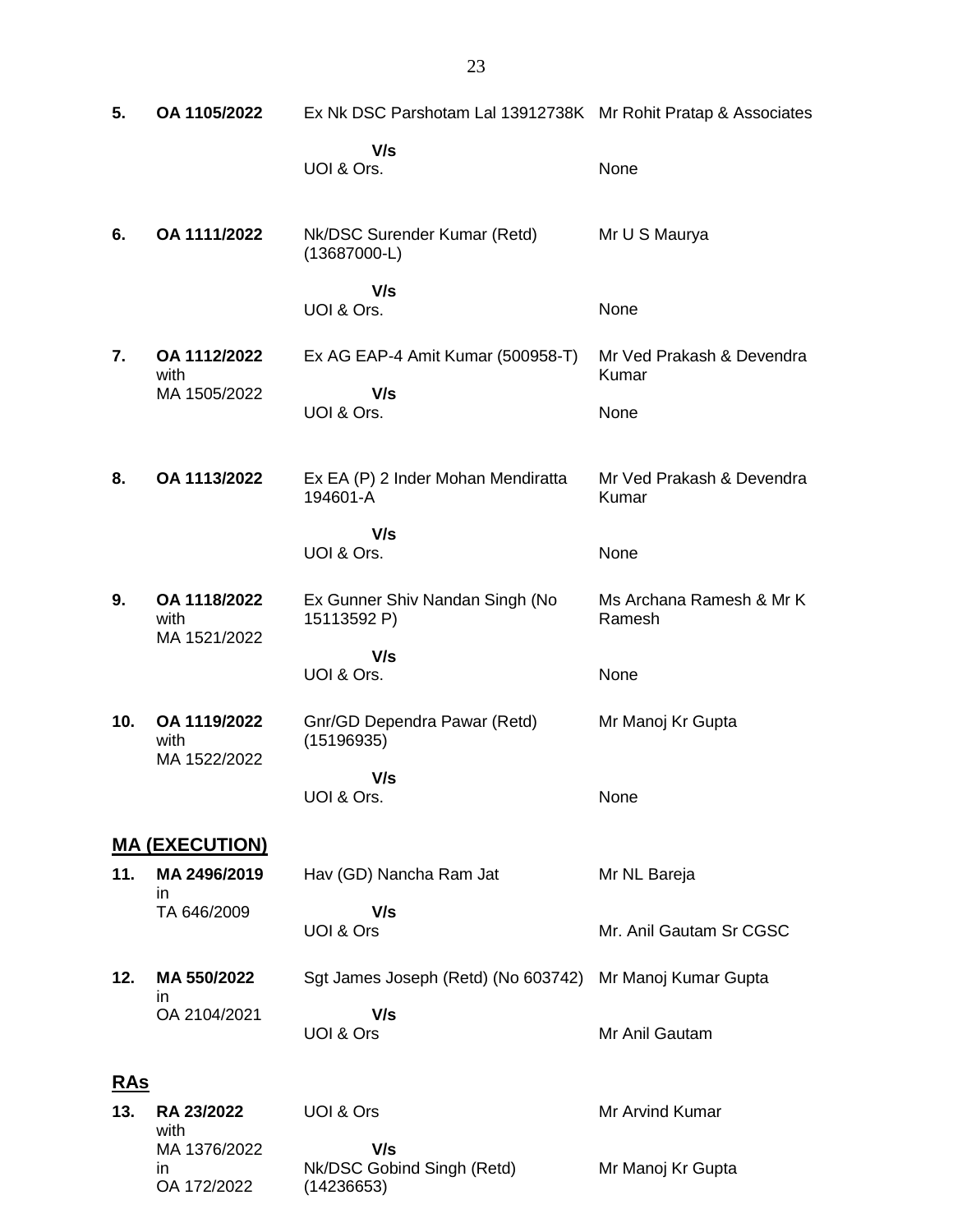# **Pleadings Not Complete**

| 14.         | OA 39/2022<br>with                         | Col Sunil Kumar Uniyal (IC 52311 H)                   | Mr SS Pandey                                  |
|-------------|--------------------------------------------|-------------------------------------------------------|-----------------------------------------------|
|             | MA 1420/2022                               | V/s<br>UOI & Ors.                                     | Mr Rajeev Kumar                               |
| 15.         | OA 115/2022                                | Ex Petty Officer (143718 H) Randhir<br>Singh<br>V/s   | Mr A K Bhakta                                 |
|             |                                            | UOI & Ors.                                            | Mr D K Sabat                                  |
| 16.         | OA 392/2022<br>with<br>MA 495/2022         | (IC 63567 L) Lt Col Vikram Pal Singh<br>Gusain<br>V/s | Mr Ankur Chhibber                             |
|             |                                            | UOI & Ors.                                            | Mr. Avdhesh Kumar Singh                       |
| <b>WITH</b> |                                            |                                                       |                                               |
| 17.         | OA 389/2022<br>with                        | IC 60761P Lt Col Vikas Atri                           | Mr. Ankur Chhibber                            |
|             | MA 492/2022                                | V/s<br>UOI & Ors.                                     | Dr. Vijendra Singh Mahndiyan                  |
| <b>WITH</b> |                                            |                                                       |                                               |
| 18.         | OA 390/2022<br>with                        | (IC 61064 F) Lt Col Pushkar Negi<br>V/s               | Mr Ankur Chhibber                             |
|             | MA 493/2022                                | UOI & Ors.                                            | Ms. Barkha Babbar                             |
| <b>WITH</b> |                                            |                                                       |                                               |
| 19.         | OA 391/2022<br>with<br>MA 494/2022         | IC 61024A Lt Col Timothy Krehe (IC<br>61024A)<br>V/s  | Mr Ankur Chhibber                             |
|             |                                            | UOI & Ors.                                            | Mr. Rajeev Kumar                              |
|             | <b>Pleadings Complete</b>                  |                                                       |                                               |
| 20.         | OA 489/2022<br>(OA 39/2020 RB,<br>Kolkata) | (JC 388546 Y) Nb Subedar Md.<br>Shahbaz Ahmed         | Mr Priyanshu Upadhyay & Mr<br>Viraat Tripathi |
|             |                                            | V/s<br>UOI & Ors.                                     | Mr R S Chhillar                               |
|             | <b>FOR FINAL HEARING</b>                   |                                                       |                                               |
| 21.         | OA 2603/2021<br>with<br>MA 2750/2021       | JC-372168F Ex Sub Maj (Hony Lt)<br>Suresh Chand       | Mr J P Sharma & Associates                    |
|             |                                            | V/s<br>UOI & Ors.                                     | Mr. Satya Ranjan Swain                        |